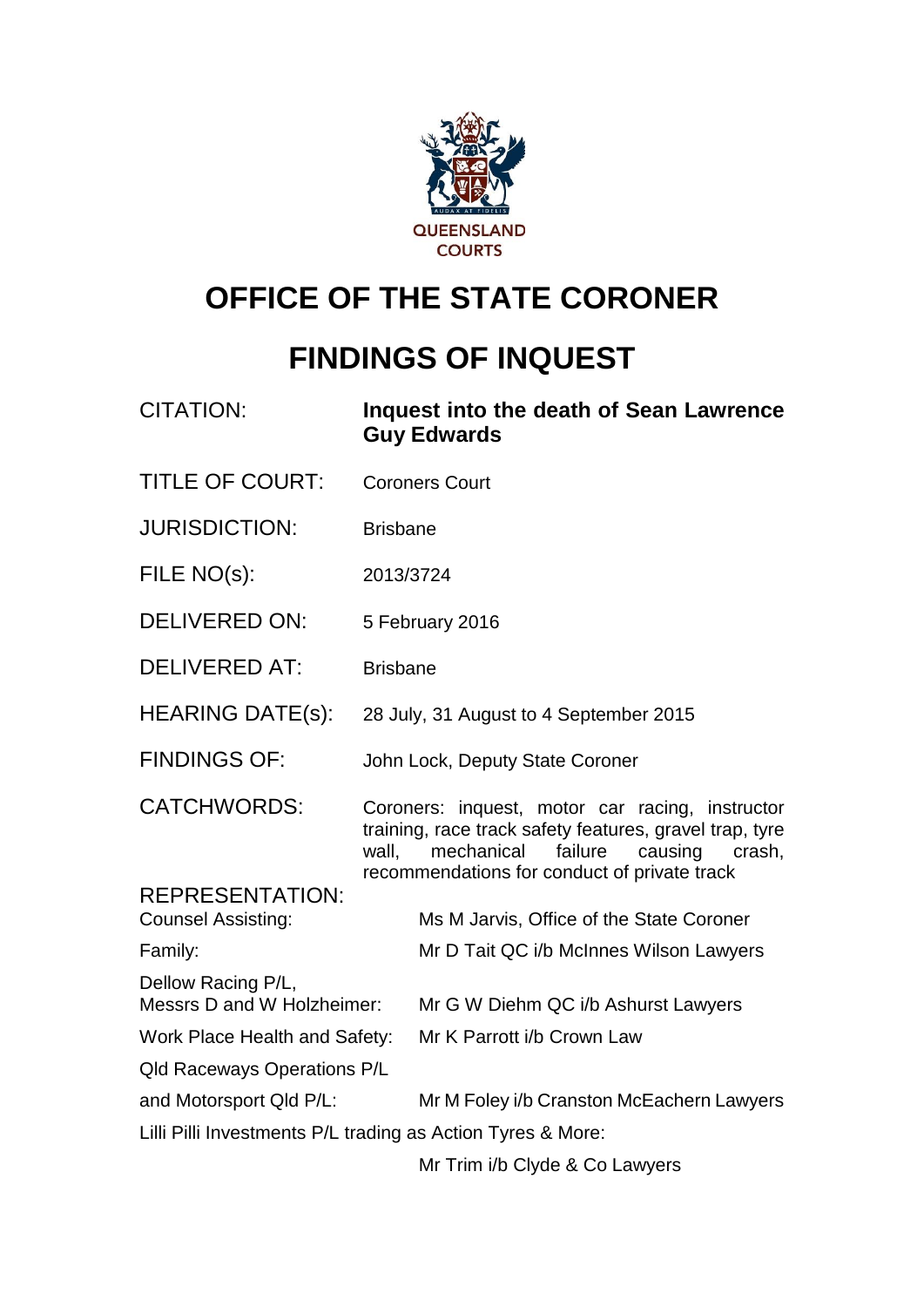# Contents

<span id="page-1-0"></span>

| Circumstances leading up to the crash and severity of the injuries 2      |  |
|---------------------------------------------------------------------------|--|
|                                                                           |  |
| Confederation of Australian Motorsport (CAMS) investigation4              |  |
|                                                                           |  |
|                                                                           |  |
|                                                                           |  |
| Factors that may have contributed to the severity of injuries suffered 11 |  |
|                                                                           |  |
|                                                                           |  |
|                                                                           |  |
|                                                                           |  |
|                                                                           |  |
|                                                                           |  |
|                                                                           |  |
|                                                                           |  |
|                                                                           |  |
|                                                                           |  |
|                                                                           |  |
|                                                                           |  |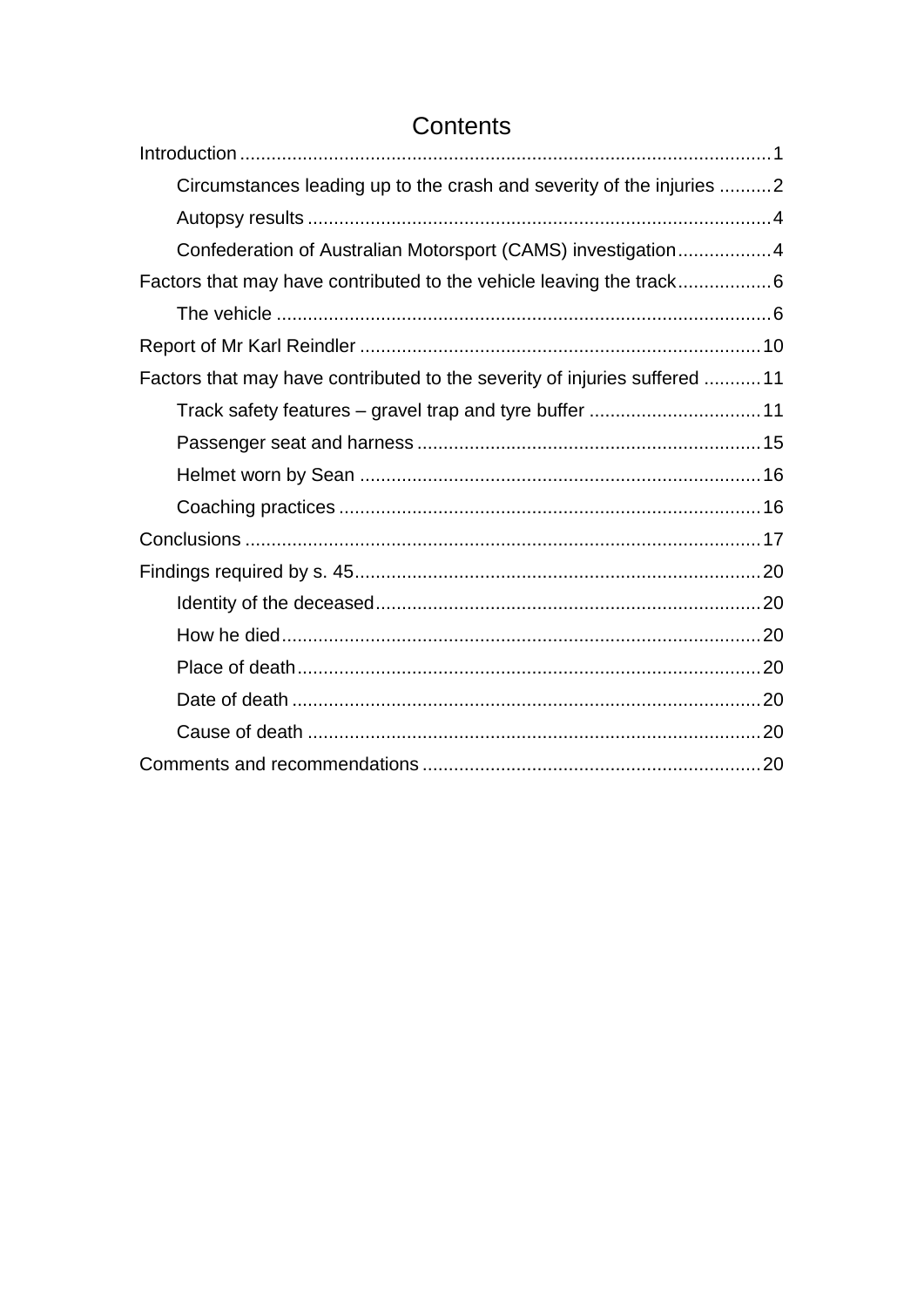# **Introduction**

- 1. Sean Lawrence Guy Edwards was a professional racing car driver.
- 2. Mr David Holzheimer through his company Dellow Racing Pty Ltd contracted Sean Edwards to travel to Australia to provide instruction in motor racing to his sons, William and Charles Holzheimer.
- 3. Dellow Racing Pty Ltd hired the racing track at Queensland Raceway for that purpose.
- 4. At some time during the morning of 15 October 2013 Sean Edwards accompanied William Holzheimer in a left hand drive Porsche 996 vehicle belonging to William Holzheimer. Sean Edwards occupied the right front passenger seat. William Holzheimer occupied the left driver's seat. A number of laps were completed.
- 5. At approximately 11:30am the vehicle was travelling in a clockwise direction around the track at high speed. Upon the approach to 'Turn 6' the vehicle continued to travel straight ahead off the track, through a gravel trap and collided with a tyre safety barrier in front of a concrete wall. This caused the vehicle to ignite into flames. Sean Edwards died instantaneously from injuries received and William Holzheimer suffered significant injuries but survived.
- 6. Queensland Police Service attended and conducted an investigation. A mechanical inspection noted concerns as to the level of wear of the front disc brakes. The vehicle had been regularly maintained by Lilli Pilli Investments Pty Ltd trading as Action Tyres and More and was inspected by their mechanic the day before the crash. A GoPro in vehicle camera recorded William Holzheimer performing what seemed to be frantic attempts to apply and then pump the brake pedals immediately before the crash. These two pieces of evidence raised the possibility that some sort of brake or other mechanical failure had occurred. The Office of the State Coroner engaged the services of an independent expert Mr Karl Reindler to provide a report on this issue.
- 7. Workplace Health and Safety Queensland also conducted an investigation. WHSQ commissioned an expert review on this issue by Professor Rodney Troutbeck. He noted concerns as to the safety features of the track and in particular to the adequacy of the gravel trap and tyre barrier at Turn 6. The gravel trap is designed to retard the motion of a motor vehicle going off the track and the tyre barrier to attenuate any impact before the vehicle hits the concrete wall. Queensland Raceway commissioned an expert review by a mechanical engineer Mr Chris Hall. These experts appeared to come to different conclusions concerning the adequacy and efficacy of these safety features.
- 8. Given there were a number of concerns raised and there remained issues that required further exploration, a decision was made to hold an inquest.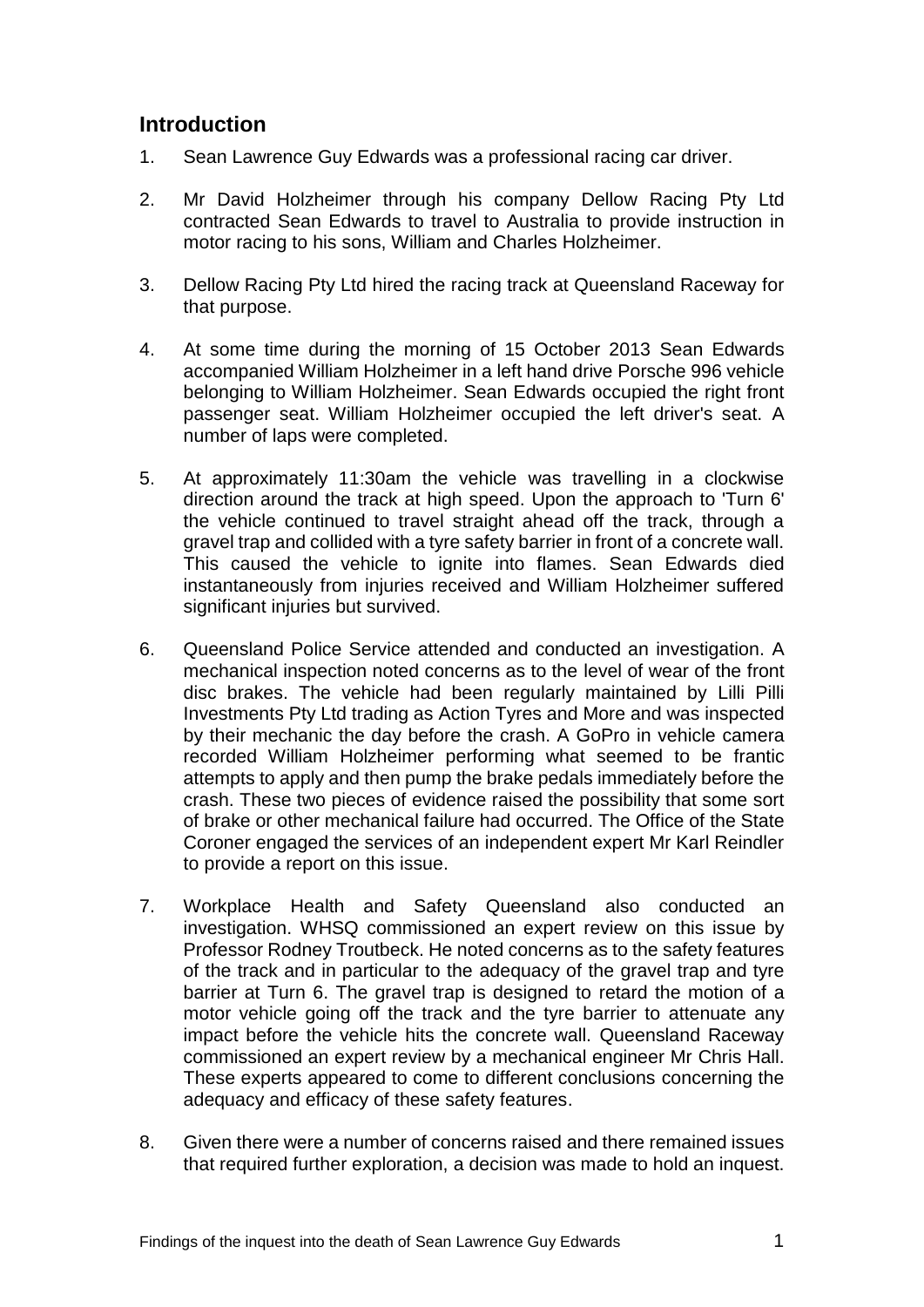The issues were defined at a pre-inquest conference held on 28 July 2015 as follows:

- i. The findings required by s. 45 (2) of the *Coroners Act 2003*; namely the identity of the deceased, when, where and how he died and what caused his death.
- ii. The circumstances leading up to the single vehicle crash at the Queensland Raceway on 15 October 2013 and the severity of injuries suffered by the deceased in that crash.
- iii. Factors that may have contributed to the vehicle leaving the track, and specifically whether such factors included:
	- a. contextual factors related to driver experience and motor sports driver instruction practices and safety standards
	- b. actions taken or not taken by the occupants of the vehicle
	- c. the mechanical condition of the vehicle
	- d. actions taken or not taken to ensure the vehicle was mechanically sound
- iv. Factors that may have contributed to the severity of injuries suffered by the deceased, and specifically whether such factors included:
	- a. the adequacy and appropriateness of track safety features at the Queensland Raceway
	- b. actions taken or not taken by relevant parties to ensure the track met any licencing and/or safety requirements relevant to its use on 15 October 2013

## <span id="page-3-0"></span>**Circumstances leading up to the crash and severity of the injuries**

- 9. At the time of his death, Sean Edwards was a 26 year old professional race car driver born in the United Kingdom and residing in Monaco. His father, Guy Edwards is a former high profile F1 driver. Whilst Sean was known for his driving ability overseas, he also had a business relating to performance driver coaching. He had been engaged by the Holzheimer family to fly to Queensland and provide coaching to William and Charles Holzheimer at Queensland Raceway, at Willowbank. The coaching took place over 14 and 15 October 2013, and involved Sean Edwards providing driving demonstrations, as well as sitting in the passenger seat and providing instruction whilst travelling around the circuit.
- 10. The raceway circuit at Willowbank had been hired in a private capacity by Dellow Racing, a company operated by David Holzheimer. The circuit is 3130metres in length and is a nationally recognised motor racing track and at the time held a Confederation of Australian Motorsport (CAMS) track licence. Dellow Racing had hired the track previously on multiple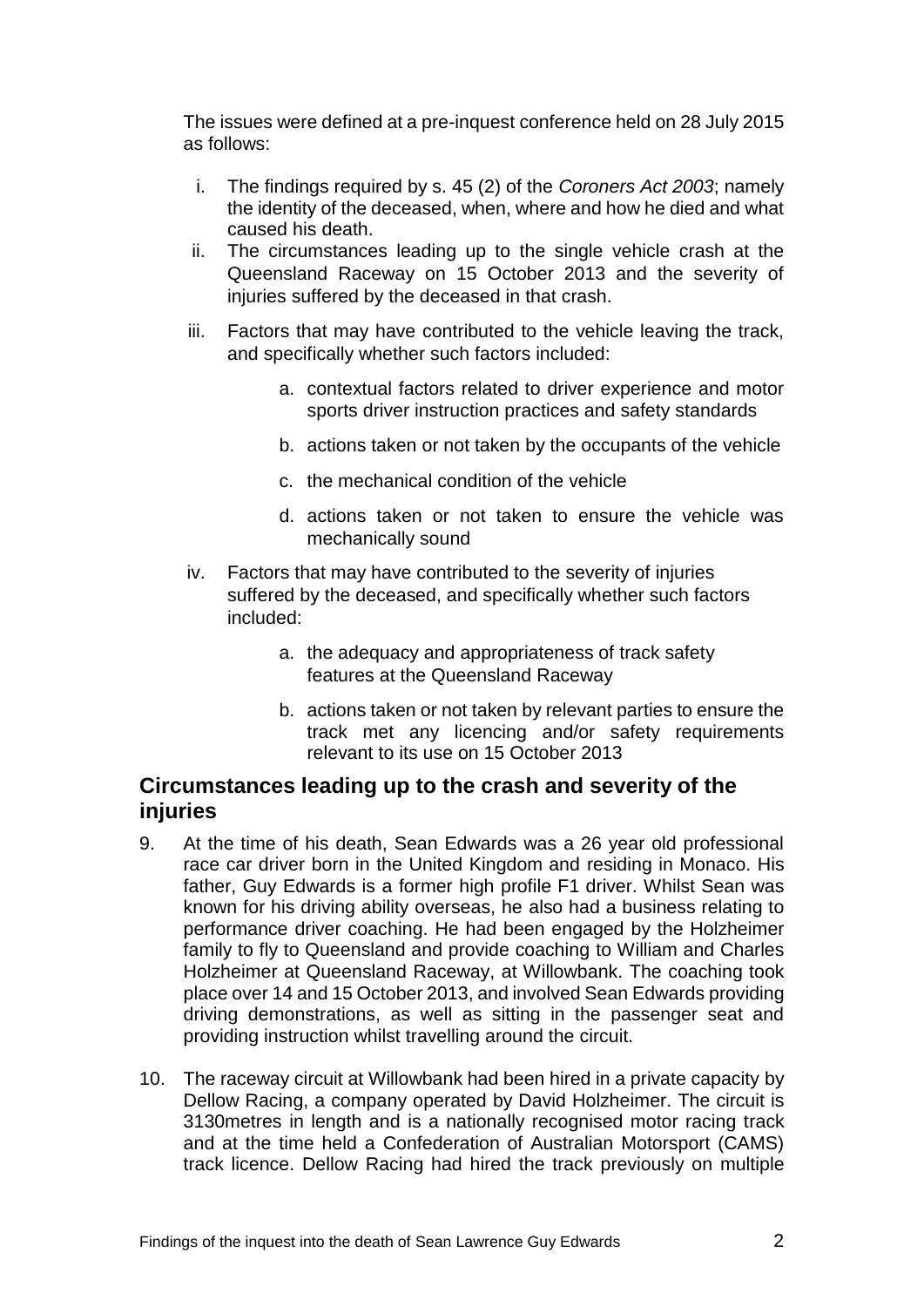occasions and was known to always request the attendance of a paramedic and ambulance even though this was not a requirement of Queensland Raceway. All participants at Queensland Raceway sign a disclaimer in terms of risk of injury and death before heading out onto the track. In addition to this disclaimer, David Holzheimer also paid an additional fee so that the occupants of the race car would have insurance for loss of income, death cover and public liability.

- 11. The position of Mr Holzheimer is that notwithstanding the above he relied upon Queensland Raceway as to the condition and safety of the track, and relied upon Action Tyres & More with respect to the upkeep and maintenance of the vehicle. From his point of view Queensland Raceway was providing a CAMS approved race track, which in itself gave him a sense of assuredness that the track met certain safety standards suitable for such activities.
- 12. On 15 October 2013, a Dellow Racing 2004 Porsche 996 GT3 was in use on the circuit. The Porsche was being driven by William Holzheimer with Sean Edwards in the passenger seat providing coaching to William. Sean Edwards also set up a GoPro camera, so that he could play the recording later on and provide advice and tips.
- 13. The Porsche drove around the circuit for 12 complete laps with no incident. At just after 11:30am, whilst approaching the final turn of the  $13<sup>th</sup>$ lap, William is seen on the GoPro footage to attempt to decelerate so as to navigate the turn, but the car does not slow noticeably at all. The footage appears to show William unsuccessfully attempt to slow the car by (rather frantically) depressing the pedals on the driver's floor. However, the Porsche remained at high speed, continued in a straight direction through a gravel trap without any significant reduction in speed and collided front-on into a tyre barrier consisting of two rows and the concrete wall. This took all of a matter of seconds. 1
- 14. The QPS retained information from the data 'black' box from the vehicle. This was downloaded by Motec and produced in a report under the hand of the product manager at Motec, Mr Jamie Augustine. Mr Augustine explains that the data logger is wired into the car, and is used to collect and store data whilst the car is powered up. The data is stored from numerous sensors, including rear and front wheel speed. The data seems to confirm a lack of deceleration in the lead up to the final turn of the final lap and it left the track at a speed of approximately 165 kilometres per hour.
- 15. The vehicle then caught on fire (the fuel tank is at the front), which in turn combusted the tyre barrier, thus resulting in a significant blaze. Trackside assistance was able to drag the vehicle away from the burning tyres so as to allow for the vehicle fire to be extinguished and for medical aid to

l

<sup>&</sup>lt;sup>1</sup> 4.3 seconds to be exact – report of Karl Reindler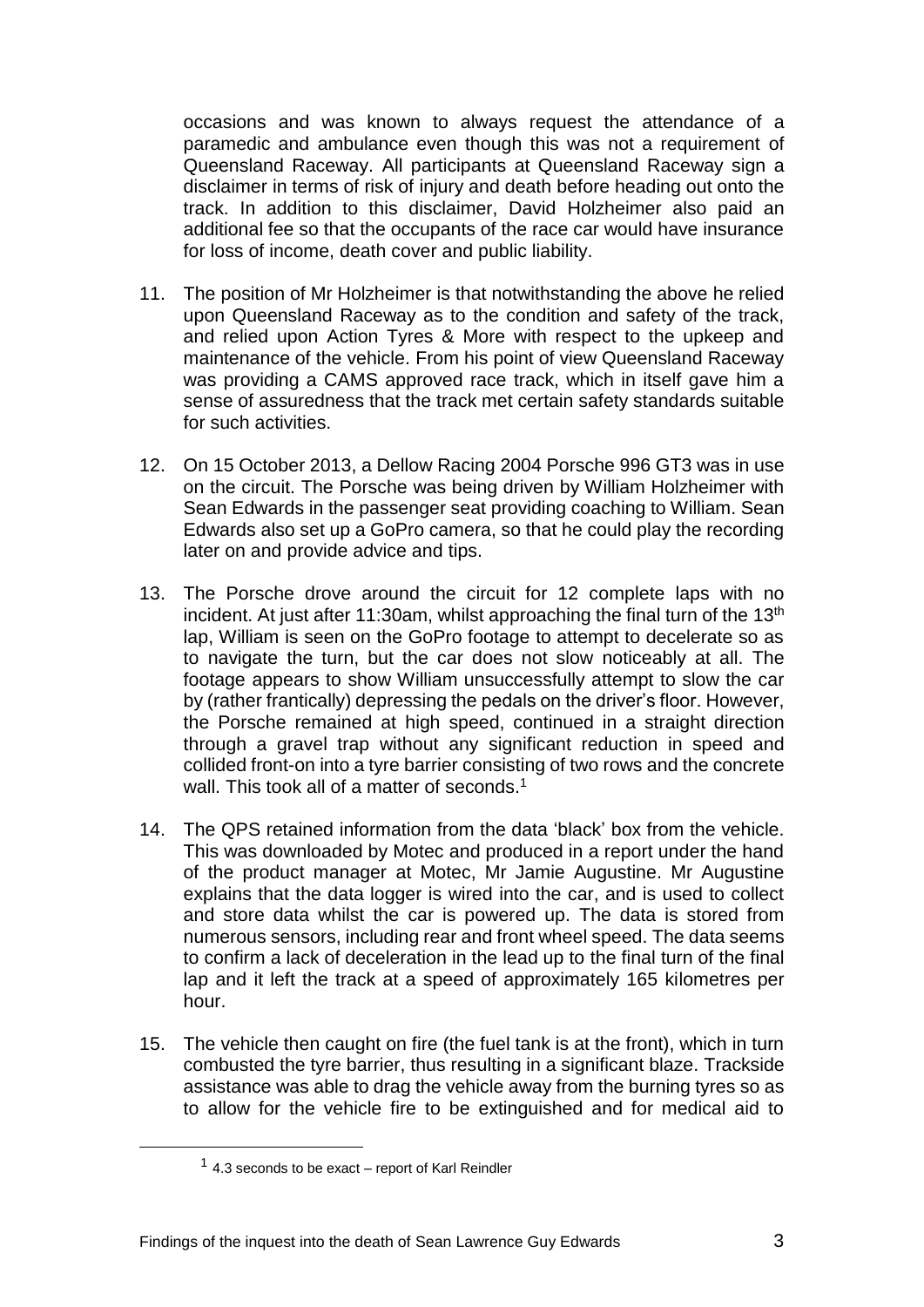commence. Sean Edwards was declared deceased at the scene. William Holzheimer was flown to the Royal Brisbane Hospital with critical injuries. Mr Holzheimer was excused by the court to having to give evidence.

#### <span id="page-5-0"></span>**Autopsy results**

- 16. The forensic pathologist who conducted the post-mortem external and CT scan examinations, as well as reviewing information contained in the initial police report of the death, concluded that Sean Edwards sustained severe head, pelvic and limb injuries most likely resulting in brain injury and significant blood loss.
- 17. The pathologist also noted that carbon monoxide levels were not elevated in Sean Edwards' blood, indicating that he had stopped breathing before any smoke from the fire reached him. This supports the likelihood that death was due to injuries sustained in the crash rather than any injuries he may have sustained in the subsequent fire.

#### <span id="page-5-1"></span>**Confederation of Australian Motorsport (CAMS) investigation**

- 18. CAMS is the main sanctioning agency with respect to motorsport in Australia. Motorsport vehicle licencing, and race track certifications, are all granted by CAMS.
- 19. CAMS conducted an investigation into the incident and a report was provided to the investigating police. The report's purpose is stated as being to assemble the information made available to CAMS regarding the incident. The information was intended to be used by CAMS and the Federation Internationale de I'Automobile (FIA) in the interests of improving safety in motor sport.
- 20. The report did not contain any further information over and above what is contained in the police report. The report does not make any conclusions or recommendations as to the cause of the incident. No adverse comments are made within the report as to the track condition and state of the equipment in the vehicle other than an observation that the depth of loose gravel in the gravel trap when observed on 2 November 2013 was between 150-180 mm.
- 21. Mr Bruce Keys is the Manager of Track Safety at CAMS. He had also been involved in inspections of Queensland Raceway for the issuing of a track licence each year between 1999 and the end of 2013. A CAMS track licence is required where CAMS events are held and indicates it has been inspected and presents an acceptable risk for the level of event to be held. Mr Keys stated this does not guarantee the venue is safe but provides an indication that when an event is held at the track under the entire risk management system of CAMS (driver conduct, official processes, vehicle specification etc.) that CAMS considers it meets a level of risk considered to be acceptable.
- 22. Since the beginning of 2014, a permanent CAMS track licence has not been issued for Queensland Raceway but there have been event specific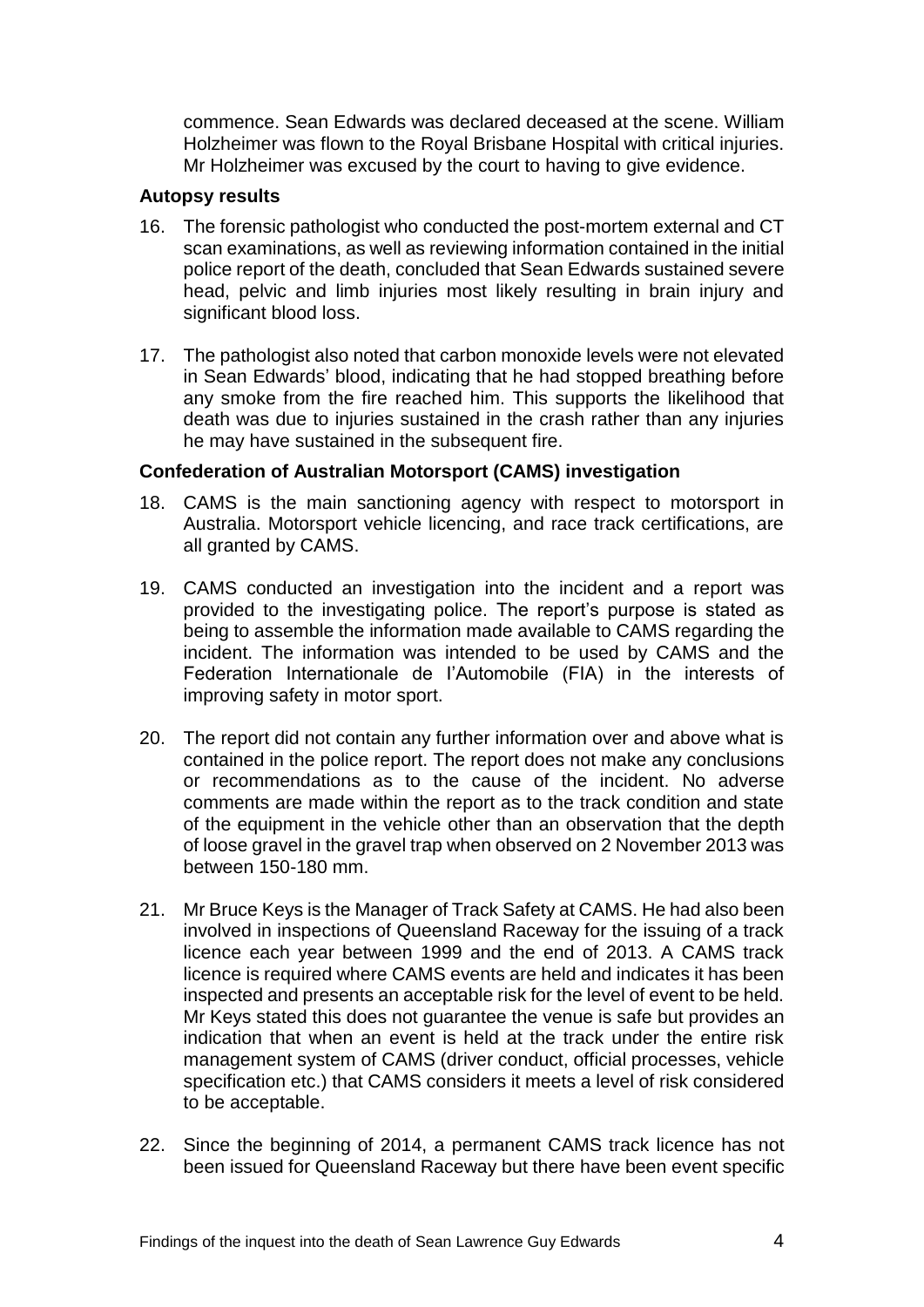licences issued for two specific dates on two occasions. This permits CAMS sponsored motor races to be conducted but was subject to the installation of specific safety devices, which were then removed following the events for which the CAMS track licence was issued. Relevantly to this case, this included the introduction of a four-row tyre buffer at Turn 6. A permanent track licence has not issued since 2014, as Queensland Raceway indicated it did not need or want to have a permanent licence. It is evident from correspondence that a somewhat testy relationship now exists between CAMS and Queensland Raceway.

- 23. Mr Keys stated that when the Queensland Raceway track was first designed, it was intended to meet the requirements of the CAMS Track Safety Guide, particularly in relation to the design and location of the first line of protection. Notwithstanding the track guide, licences were still issued even though it apparently did not meet all of those requirements. Mr Keys' statement seems to suggest that this was due to largely financial reasons of the operator when the track first started operating. It seems there was an expectation that matters would improve as time evolved but this may not have occurred.
- 24. Mr Tetley from Queensland Raceway also told Mr Keys subsequent to the death of Mr Edwards of their intention to install an additional single row of 'articulated' 'snake' tyre barriers at Turn 6. CAMS have concerns with respect to this proposed improvement as they are not aware of any controlled or scientific testing which has taken place on articulated barriers. CAMS believes the FIA standard tyre buffer system has been used by many race tracks and has been tested by the FIA and has proven to be valuable in reducing the consequences of impacts.
- 25. Given there is no permanent track licence, there is no opportunity for CAMS to sanction any non-competitive activity at Queensland Raceway, such as a vehicle testing or driver training day. The activity being conducted which led to the death of Sean Edwards was not conducted under the sanctioning of CAMS.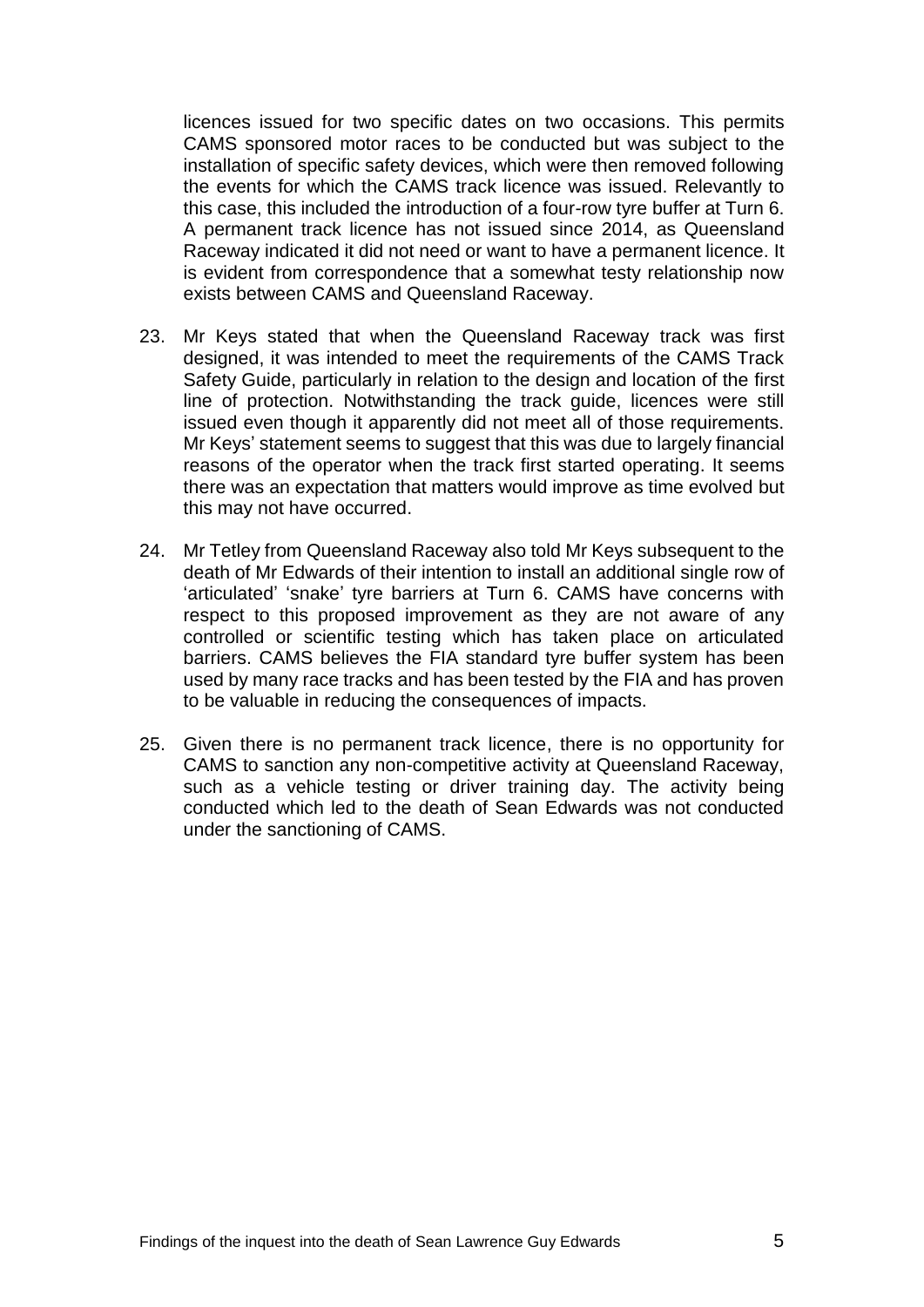

# <span id="page-7-0"></span>**Factors that may have contributed to the vehicle leaving the track**

#### <span id="page-7-1"></span>**The vehicle**

26. The motor vehicle involved in the crash was a 2004 Porsche 996 GT3 cup car. It was purchased by Dellow Racing in December 2011. It is a class of vehicle built to compete in motor racing events and is not a road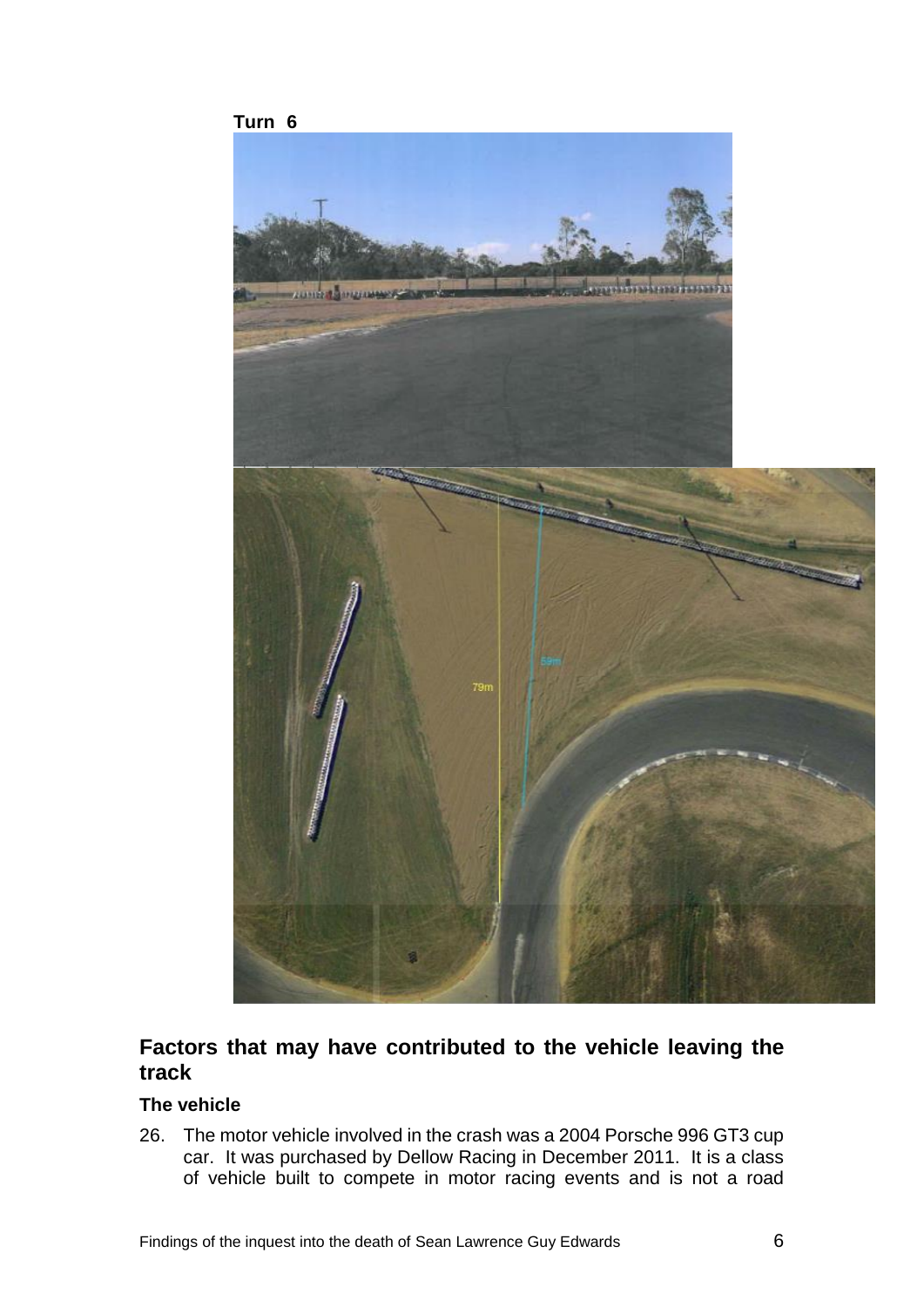registrable vehicle. The engine is in the rear, and the fuel tank is in the front. The vehicle is fitted with a full roll cage. It is a left-hand drive, with the driver's seat having a 6-point racing harness type seatbelt and the passenger's seat having a 4-point harness.

- 27. The car was fitted with a factory fire system which could be activated manually by a button on the dashboard, as well as by a button on the outside of the vehicle near the windshield. The system had nozzles in the region of the fuel tank, occupant compartment and engine bay. The vehicle was also fitted with tow recovery points at the front and rear.
- 28. The evidence supports a conclusion that William Holzheimer was a reasonably experienced amateur driver of Porsche racing class vehicles and this training activity did not take him beyond his capabilities. It is not suggested that he was driving recklessly or any specific action or inaction on his part caused this crash.
- 29. As well, there is no suggestion that any action or inaction on Sean Edwards' part played a role.
- 30. A mechanical inspection was conducted by Sergeant Bradley Dieckmann of the QPS Vehicle Inspection Unit. He conducted an initial inspection on 22 October 2013, and then a more thorough inspection on 11 December 2013. During this inspection he noted that the rear brake pads were in good condition. However, the upper 1/3 section of the right front outer disc brake pad was in metal to metal contact with its brake rotor. The remaining left front outer disc brake pad and both the front right disc brake pads were worn to replacement levels considering the extreme driving requirements of the vehicle. Sergeant Dieckmann concluded that the vehicle was in an unsatisfactory mechanical condition due to these factors.
- 31. At inquest Sergeant Dieckmann conceded that he had only very limited experience with motor racing vehicles and was not aware of the performance capabilities of high performance disc brake pads, such as those that were used in this vehicle. He was also unable to comment on the extent to which the impact or the subsequent fire may have affected the level of wear that could be seen on the front disc brake pads following the incident.
- 32. Sergeant Dieckmann noted in his statement that under extreme driving conditions, worn front disc brake pads may cause the brake fluid to boil prematurely, which can then cause some or total brake fade. However, he also noted that brake fade is usually progressive with tell-tale signs of a depleting and spongy foot brake pedal, which would have been obvious to the driver.
- 33. In the lead up to the crash, the car was maintained by Action Tyres & More, a mechanics company that offers racing car preparation as part of its business. The company operates out of Southport on the Gold Coast. Thomas Gyori, a mechanic from Action Tyres, was at the raceway on the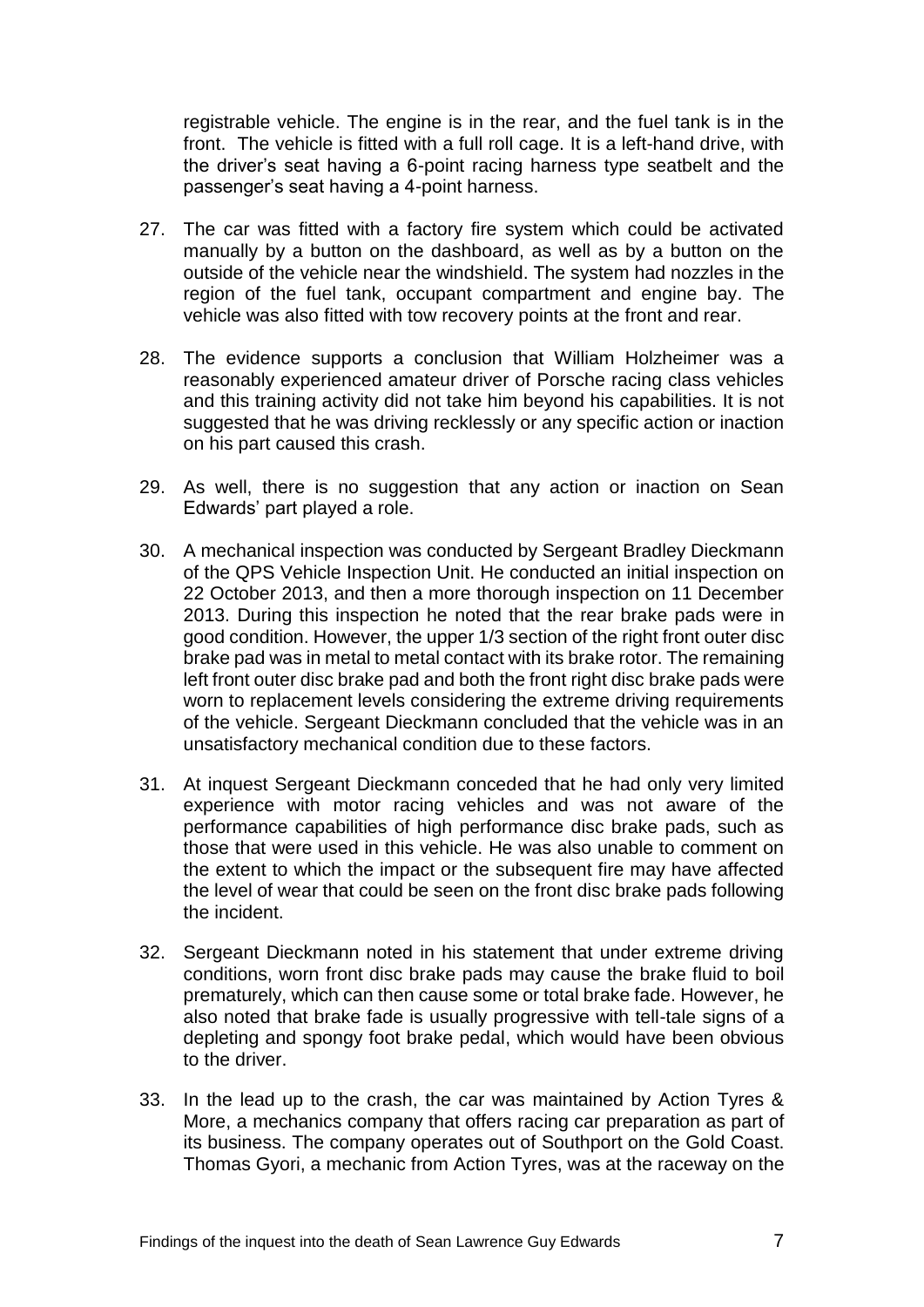day of the crash. His statement confirmed he is a German citizen who came to Australia on a work and holiday visa in November 2012. He obtained work as a mechanic with Action Tyres from December 2012.

- 34. Mr Gyori came to Australia with extensive experience in motor mechanics, particularly relating to performance race cars. He was employed by Action Tyres as a mechanic specialising in, but not limited to, Porsche vehicles. He confirmed that he worked on the Porsche involved in the crash, and that it was fitted with an Anti-Lock Brake System which operates on a similar basis to a road vehicle fitted with ABS.
- 35. Mr Gyori recalled servicing the relevant Porsche on 12 September 2013, about a month before the crash. He replaced the rear brake pads on this occasion. After replacing the brake pads he asked someone else in the workshop for assistance with bleeding the brakes. This is a process whereby any air bubbles in the brake fluid are brought out. The assistant applied pressure to the brake pedal whilst Mr Gyori allowed some of the brake fluid to drain out, thereby getting rid of an amount of fluid which may have been affected.
- 36. Mr Gyori confirmed that the service record for 12 September 2013 is incorrect in saying that the rear discs were machined. He confirmed that the rear discs were not machined, and that he was taught to never machine the discs on race cars because if the discs are too worn, they should just be replaced.
- 37. On Monday 14 October 2013, Mr Gyori was at Queensland Raceway in his capacity as a mechanic working for Action Tyres. He inspected the Porsche 996, namely the tyre pressure, the data box, and the brake fluid reservoir. Sean Edwards took the 996 out for a drive by himself and when he finished, he said that the brakes felt a bit soft. Mr Gyori subsequently checked the braking system and bled each of the wheels again to make sure there was no air in the system. Sean then took the 996 out for another drive, and when he returned he said the brakes were fine. Mr Gyori did not do any further work on the 996 that day.
- 38. On Tuesday 15 October 2013, Mr Gyori was again at Queensland Raceway but on this day he says he was working as mechanic for Matthew Kingsley, the managing director of Action Tyres. Matthew Kingsley was driving a 997 Porsche. He had been invited by Dellow Racing to take part in the event after Dellow's other Porsche could not participate as it had been damaged at an earlier event. Mr Kingsley stated his 997 was having some problems with the water pump and Mr Gyori was working on those problems. He was doing this when the 996 crashed.
- 39. Matthew Kingsley has provided a sworn statement, where he confirms that he was on the track on the day of the crash. He had no involvement with the 996 Porsche, and was working on his own car at the time the crash occurred. He assisted in the aftermath of the crash with extinguishing the fire and pulling the Porsche away from the tyre barrier.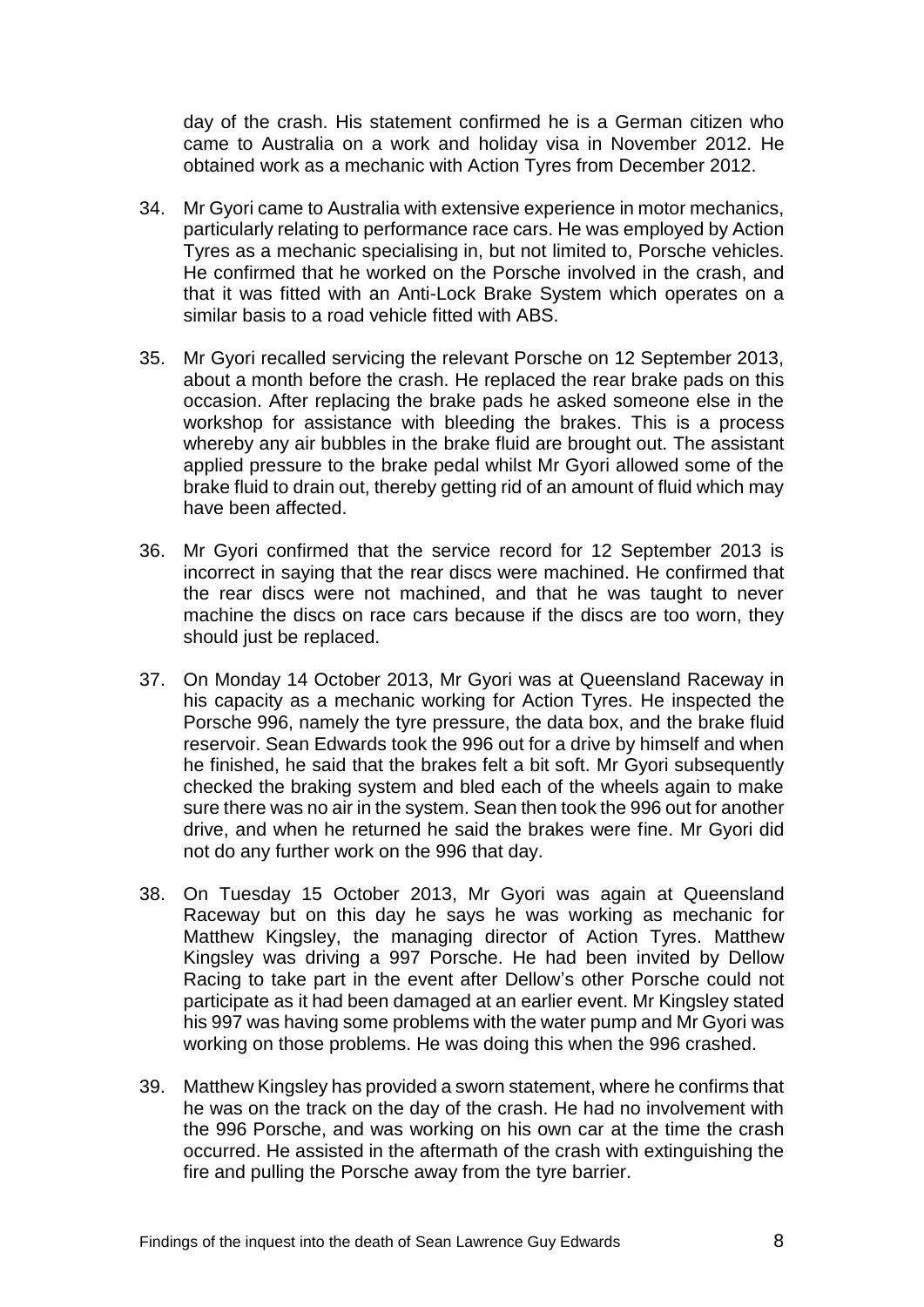- 40. Mr David Holzheimer contends that in fact Mr Gyori was responsible for servicing their vehicle on the day of the incident. This was somewhat of a side issue but it seems more likely than not that Mr Gyori and Action Tyres had been engaged by Dellow Racing to provide mechanical services that day as well as no doubt working on the employer's motor vehicle. I had some difficulty in accepting the evidence of Mr Kingsley and Mr Gyori on this point and in particular find it difficult to accept that given the close business relationship they had, that Mr Kingsley would accept the invitation to participate that day at the track and simply ignore the needs of what appeared to be a valued customer. Rather on this point I accept the evidence of David Holzheimer that he would not have set up this event without a mechanic being available on both days. This side issue is of little consequence to the ultimate outcome given what unfolded during the inquest as to the likely cause of the incident. The cause of the incident was most likely not related to the brakes as such and could not have been reasonably identified by a mechanic prior to the incident.
- 41. The service records for the Porsche 996 were obtained. Those records confirm that the vehicle was regularly serviced by Action Tyres & More. Servicing was not conducted at consistent intervals, it seems that sometimes there would be periods of only a fortnight between services, compared with periods of five months between services.
- 42. The service records confirm that the last service occurred on 27 September 2013 and was conducted by Thomas Gyori. The invoice does not state anything relating to the brakes. The records for the service which occurred on 12 September 2013, confirm that the rear brake pads were replaced on this occasion. Thomas Gyori also conducted this service. The records confirm that the rotors were given 'a quick machine' but that they 'will need replacing soon'.
- 43. Mr Gyori was asked at inquest about the brake pad wear. Essentially, Mr Gyori's evidence was that he would have visually observed the width of the brake pads during work to '*bleed the brakes*' at the track the day before the incident, and presumably did not consider they needed replacing at this time, otherwise he would have recommended this to Dellow Racing that day. Mr Gyori explained that the work to '*bleed the brakes*' was in response to a comment made by Sean Edwards that the brakes felt soft, and that by replacing the brake fluid in the vehicle, which had been heated during Sean Edward's driving sessions, this had resolved the issue to Sean Edward's satisfaction.
- 44. The mechanical condition of the vehicle was an issue that was extensively explored at the inquest. I accept the evidence indicates that the vehicle was well maintained. Dellow Racing ensured it was serviced regularly by a company specialised in servicing and maintaining these types of vehicles. When asked at the inquest, Thomas Gyori agreed that Dellow Racing was responsive to any recommendations made by Action Tyres and More as to work to be done on the vehicle. Significant money was spent by Dellow Racing on parts and labour and no expense seems to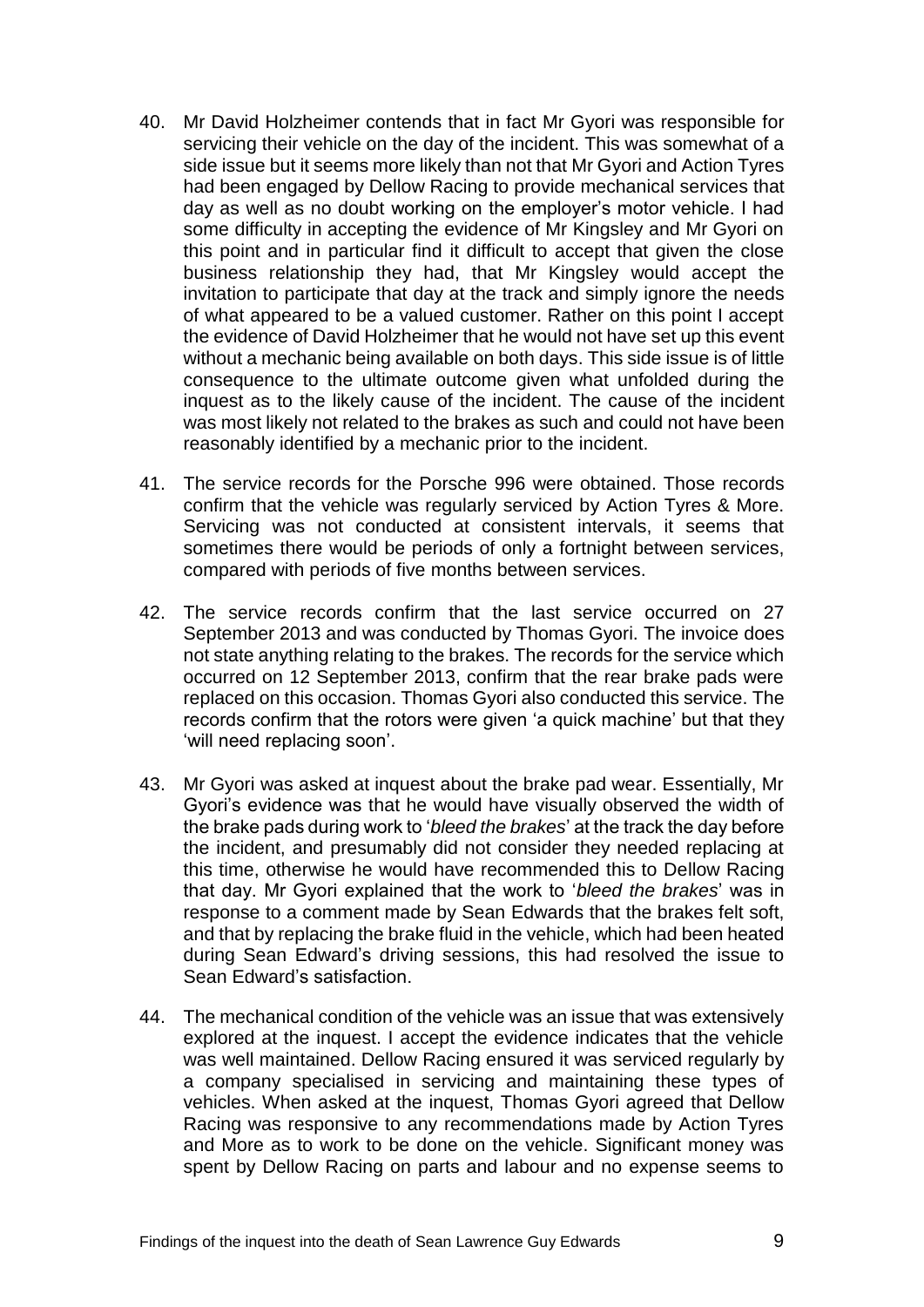have been spared. The fact that David Holzheimer's two sons were frequent drivers gave added interest to his commitment in ensuring the safety of the vehicle both for drivers and passengers.

45. There is clearly some difficulty in reconciling the evidence of the police mechanic (supported by photographs taken by him) with the evidence of Mr Gyori in respect to the state of the brake pads. It is my conclusion that the front disc pads should have been identified as being worn by the mechanic at least on 14 October when he inspected them. As will be seen, the condition of the brakes ultimately was not contributory to the cause of the crash.

#### <span id="page-11-0"></span>**Report of Mr Karl Reindler**

- 46. Mr Karl Reindler is a professional motor racing driver, coach and engineer. His expert report was commissioned to inform the coronial investigation. In addition to the police statements and evidence, he also had the benefit of access to the GoPro footage and the vehicle's 'black box' data.
- 47. Mr Reindler opined that brake pad wear could be ruled out as the cause of the vehicle's inability to decelerate at the final turn. Mr Reindler agreed with the evidence of the police mechanic that brake pad wear would result in a progressive loss of braking friction and performance in the laps prior to the final lap. Mr Reindler considered that there was no evidence of this, with the data and footage showing that William effectively and efficiently braked on every lap prior.
- 48. Using the black box data, Mr Reindler was also able to rule out other potential driver errors including 'missing' or 'slipping off' the brake pedal, and accidentally hitting both the throttle and brake at once.
- 49. As to what did cause the vehicle's inability to decelerate at that final turn, Mr Reindler offered two hypotheses:
	- i. The throttle butterfly was jammed open by some sort of obstruction (a nut or bolt even), which effectively means the vehicle was being braked and accelerated at the same time, preventing deceleration.
	- ii. The ABS system was '*tripped*' on, possibly by a loss of grip being detected by the ABS system, creating a very firm brake pedal and restricting the vehicle's ability to decelerate. This could also explain the pumping seen on the brake pedal.
- 50. A witness who provided information by email to the Office of the State Coroner during the course of the inquest, and was subsequently called to give evidence, offered a similar scenario to the one identified by Mr Reindler regarding the throttle being jammed open. This witness was a former police officer with experience in crash investigations and driver instruction, and the owner of two Porsche 996 GT3 Cup Cars identical in make to the vehicle being driven by William that day. He described an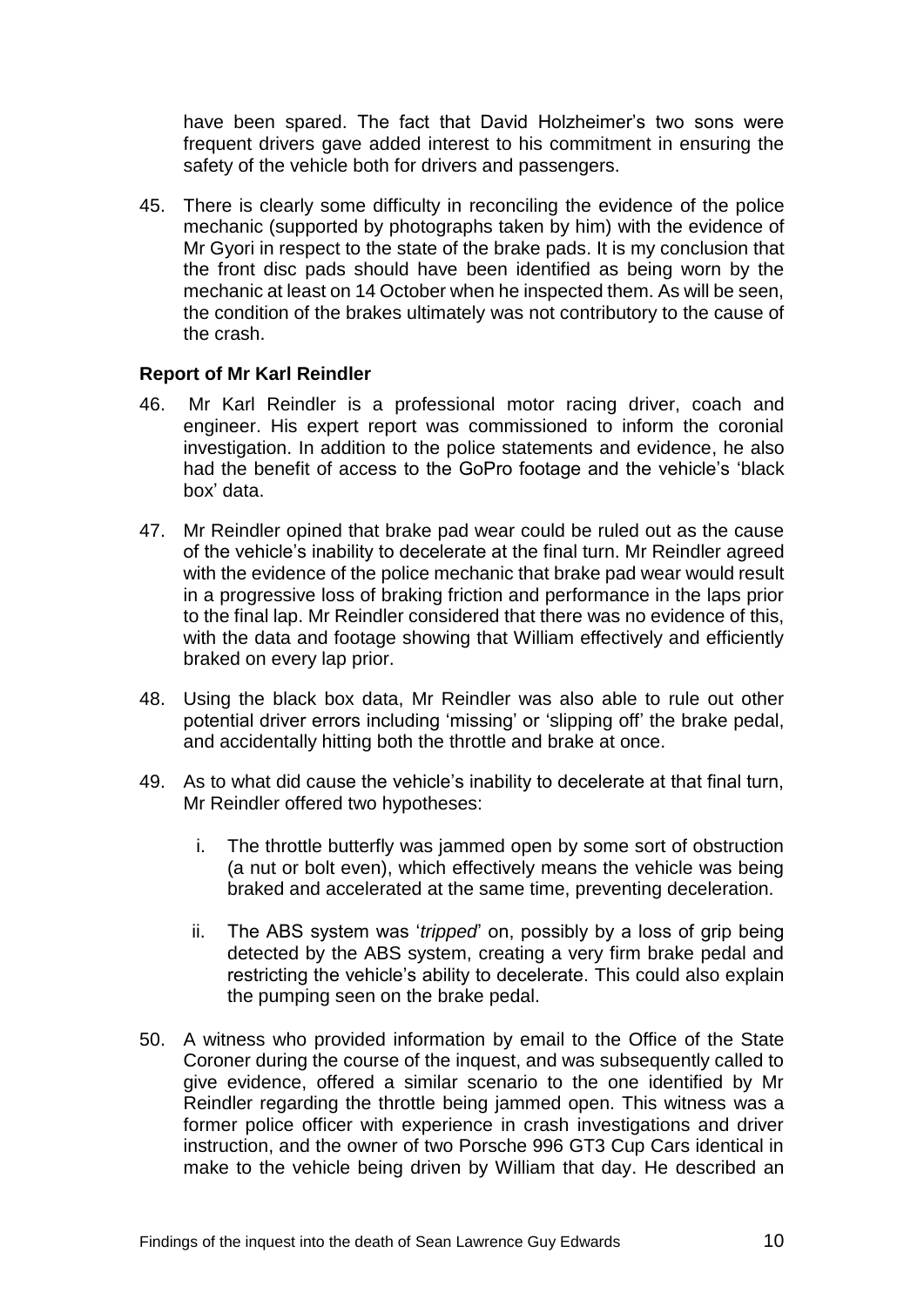experience of the throttle in his 2003 Porsche 996 Cup Car becoming '*locked at full throttle*' whilst he was driving it in racing conditions. Upon inspection, he found a split in the hose that links the air intake to the engine manifold, causing the intake hose to roll over itself and lock the throttle on. This split was not clearly visible to the naked eye, and it was only under throttle that the problem became apparent.

- 51. Mr Reindler was informed of this new information during the course of his giving evidence at the inquest, and agreed that this scenario could prevent deceleration and was otherwise consistent with what could be seen from the data and footage obtained from the vehicle just before the crash.
- 52. Mr Reindler concluded in his report that '*a mechanical failure of sorts (not necessarily in the braking system) could certainly be seen as a significant contributing factor to the Porsche leaving the circuit*. *As to what the failure was and what caused it, there simply isn't enough available information to accurately diagnose'*.
- 53. After considering Mr Reindler's expert evidence I can now conclude the vehicle left the track due to mechanical failure affecting the brakes rather than simply brake failure related to the condition of the brake pads. There is difficulty in finding a precise cause. The matters raised by Mr Reindler and the other witness cannot now be investigated because an inspection of the vehicle in the condition it was found after the crash is not now possible, and in any event an inspection may not have uncovered evidence of these possible failures. I accept the likely causes are some type of mechanism causing the throttle to lock on, or the ABS being 'tripped on'. In either of these scenarios, William would have been unable to decelerate the vehicle sufficiently to navigate Turn 6, given the speed the vehicle was travelling at the time.

## <span id="page-12-0"></span>**Factors that may have contributed to the severity of injuries suffered**

54. This issue explored the adequacy and appropriateness of track safety features at Turn 6 of the Queensland Raceway track. The inquest was assisted by two experts who provided reports and gave evidence, namely Professor Troutbeck and Mr Chris Hall. They appear to have come to slightly different conclusions but to some extent this is due to the different questions they were asked to address. Professor Troutbeck was asked to consider the suitability and appropriateness of the gravel trap and tyre wall as safety features. Mr Hall was asked to comment upon whether the circuit, tyre wall and gravel trap comply with Confederation of Australian Motor Sport (CAMS) and the Federation Internationale De L' Automobile (FIA) Standards. As will be seen the answers to those questions are not inclusive of each other.

#### <span id="page-12-1"></span>**Track safety features – gravel trap and tyre buffer**

55. Professor Troutbeck is a road and motor-racing safety expert and qualified civil engineer. He was commissioned by WHSQ to provide a report as to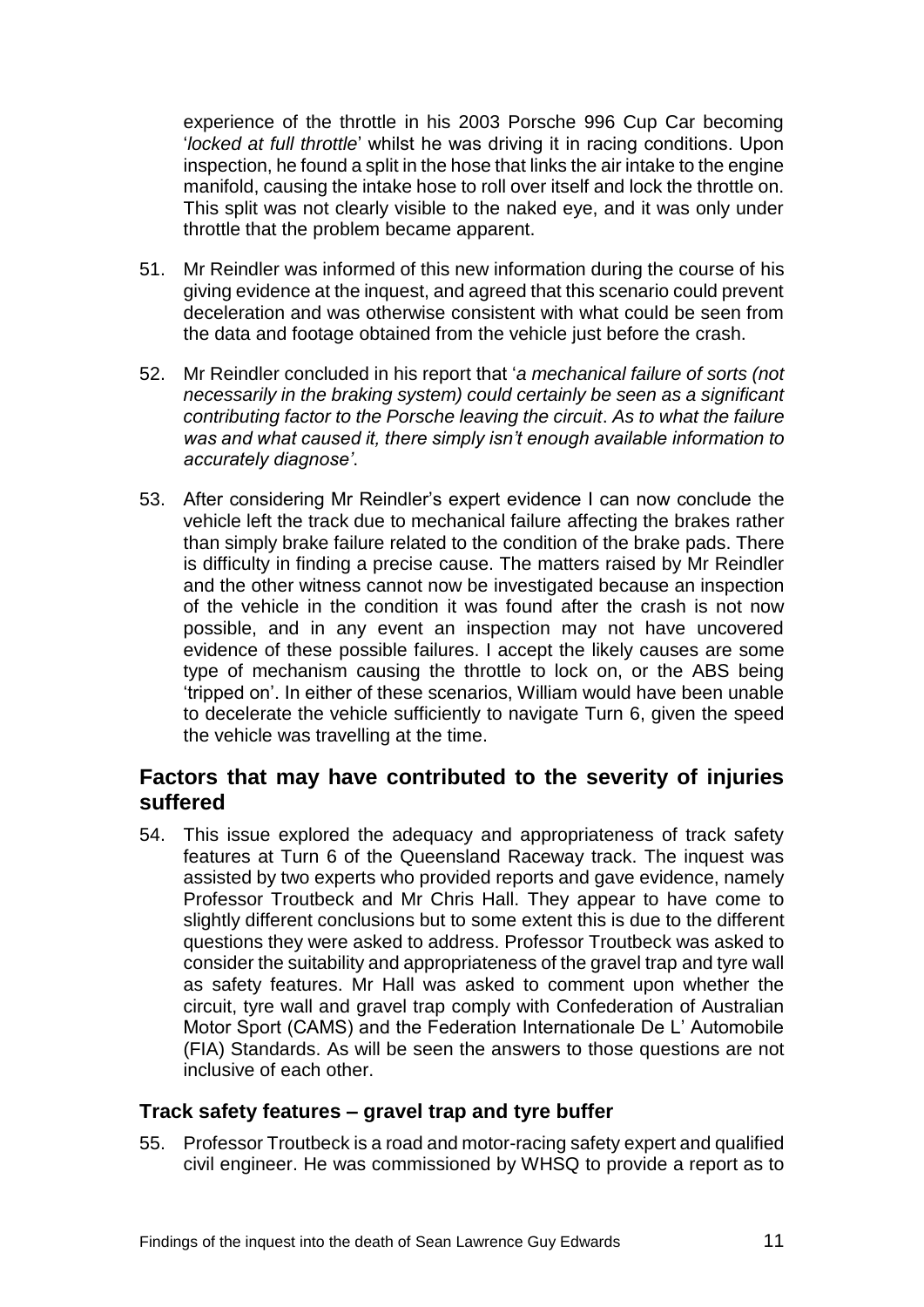the adequacy and effectiveness of track safety features at Turn 6 of Queensland Raceway.

- 56. Professor Troutbeck stated the function of gravel traps is to retard vehicles through four basic actions; namely impaction of material, bulldozing of the material, momentum exchange and side shear of the material with the side of the wheel.
- 57. The design and specification of the gravel traps for motor sport is contained in FIA guidelines. Prof Troutbeck stated that these guidelines have changed over time and the guidelines that were current at the time Queensland Raceway was designed are different to the current guidelines. The FIA guidelines also assumes the vehicle's brakes are operating satisfactorily. <sup>2</sup>
- 58. Professor Troutbeck's report was critical of two safety features at Turn 6 being the gravel trap and the tyre barrier. In his report and at the inquest, Professor Troutbeck stated that whilst the overall design of Turn 6 was not intended to prevent the type of impact that may be experienced by a vehicle leaving the track at high speed with no braking ability such as in this incident<sup>3</sup>, both the gravel trap and the tyre barrier could have been better.
- 59. Professor Troutbeck based his opinion regarding the gravel trap on an inspection he conducted on 1 November 2013. Professor Troutbeck considered that the uncompacted depth of the gravel in the gravel trap at that time was less than recommended by the Confederation of Australian Motor Sport (CAMS) and the Federation Internationale De L' Automobile (FIA)<sup>4</sup> , and contained a higher proportion of angular stones<sup>5</sup> , making it less likely to be able to arrest vehicles than gravel traps constructed and maintained to FIA specifications.
- 60. With regards to the tyre barrier, Professor Troutbeck noted that a newer design of tyre barrier, consisting of three rows of tyres with high density polyethylene tube inserts and 'conveyor belting' on the outside of the tyres, was developed by FIA in 1998 for use in head-on positions behind a gravel trap or run-off area. Having regard to this design, Professor Troutbeck considered that the two-row tyre barrier at Turn 6 was not 'best practice'<sup>6</sup> and would attenuate less than a quarter of the energy able to be attenuated by the FIA designed barriers. To illustrate this point, Professor Troutbeck stated that the existing two-row tyre barrier would not be expected to attenuate the energy of a 1.5 tonne vehicle impacting the barrier at speeds greater than 60 kilometres per hour, whereas the FIA

l

<sup>&</sup>lt;sup>2</sup> Vehicles approaching turn 6 would be assumed to be under braking and the design speed for the corner is 90 km/h - D19 page 13

<sup>3</sup> Prof Troutbeck's report exhibit D19 states the gravel trap is not likely to arrest vehicles travelling at speeds over 115 km/h

<sup>4</sup> 25 cm

<sup>&</sup>lt;sup>5</sup> Should be spherical, river-washed stones or an approved equivalent

<sup>6</sup> Only 2 rows of tyres, plastic strapping is used, tyres bolted through their walls and not the threads, no conveyor belting fixed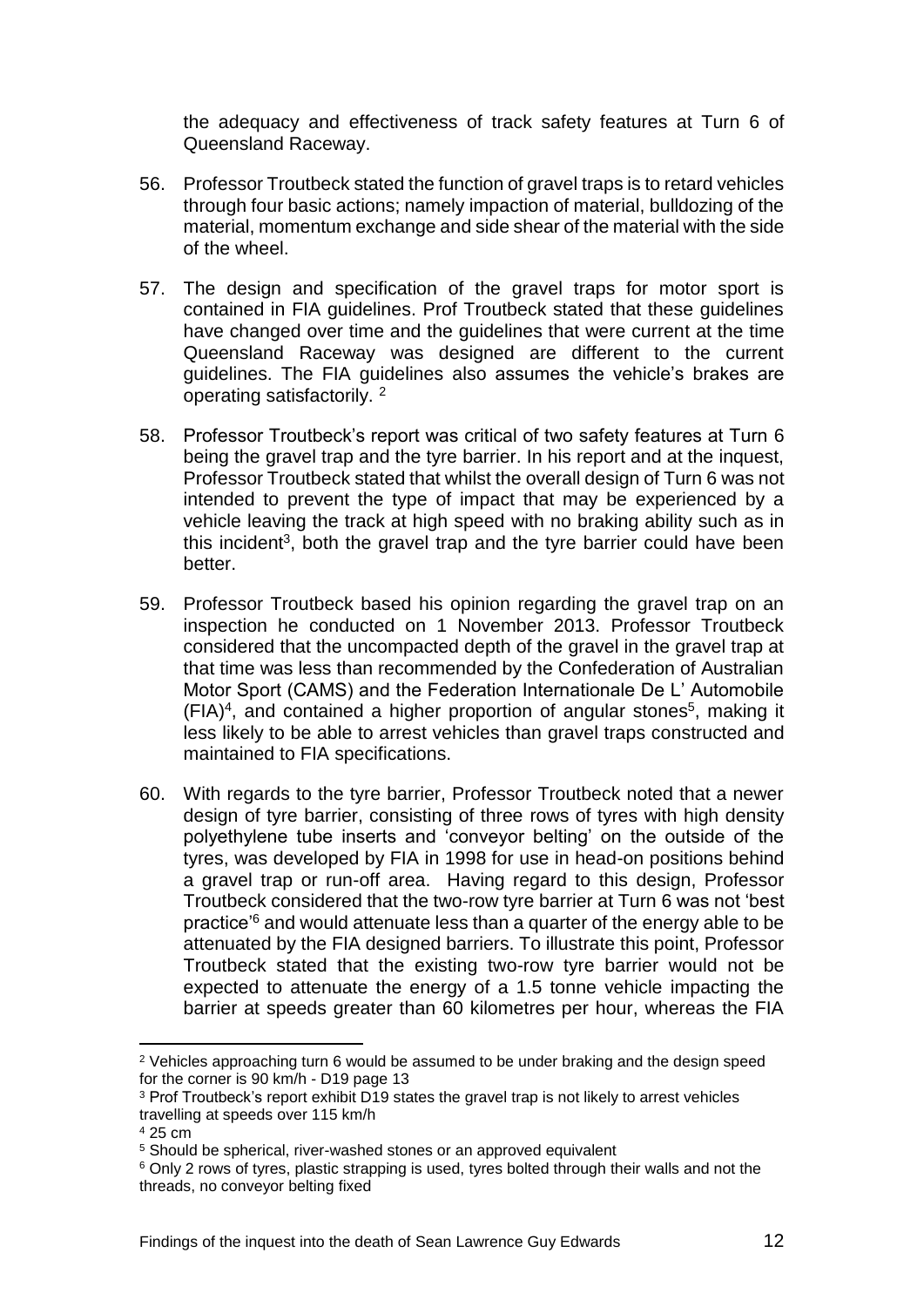designed three-row tyre barrier could attenuate such a vehicle at speeds up to 110 kilometres per hour.

- 61. Mr Chris Hall, is a mechanical engineer who was commissioned by Queensland Raceway to prepare an expert report as to whether the tyre barrier and gravel trap at Turn 6 complied with CAMS and FIA standards at the time of the incident. Mr Hall was also asked to comment on the general effectiveness of gravel traps in arresting vehicles that have suffered from complete brake failure.
- 62. Mr Hall concluded that the run-off length, tyre barrier and geometry of the gravel trap at Turn 6 all complied with relevant CAMS and FIA guidelines for V8 Supercars and would be therefore suitable for Porsche GT3 events. In particular he stated the run-off length at Turn 6 of 58 metres of gravel bed in the straight ahead run-off direction met the guidelines. He further stated that on the basis of the run-off length alone Turn 6 complied and the gravel bed was not even a required feature and therefore provided a deceleration zone over and above what was required under the 1993 and 2012 CAMS guidelines.
- 63. In relation to the tyre barrier Mr Hall concluded the barrier complied with CAMS/FIA guidelines at the time of construction. Although there have been subsequent upgrades to the guidelines, as noted by Prof Troutbeck, there was no recommendation in the guidelines as to when such new treatments should be applied. His report therefore concluded the tyre barrier still complied.
- 64. A key difference between the expert opinions of Mr Hall and Professor Troutbeck was whether a three-row barrier with inserts and conveyer belt, as set out in the current CAMS and FIA guidelines (but are not mandated), was likely to have altered the outcome of this incident had such a barrier been installed at Turn 6 at the time.
- 65. Mr Hall agreed with Prof Troutbeck that this particular designed three row tyre would improve energy attenuation but Mr Hall expressed the opinion that whilst there were more effective designs available, '*adopting the suggested three-row tyre buffer with inserts and conveyor belt was unlikely to have altered the outcome of this incident*'. To support this opinion Mr Hall analysed data related to severe and fatal injuries sustained by drivers involved in frontal collisions with another vehicle on public roads in the United Kingdom from 1983 to 2010. From this data, Mr Hall extrapolated the 'relative potential for fatal injury' for a driver involved in an impact with a solid barrier (not taking into account the protective equipment and restraints such as those that were being worn by the driver and passenger at the time of the incident). Mr Hall concluded that, in this incident, if the vehicle had impacted a three-row tyre barrier with inserts and conveyer belt, rather than the two-row tyre barrier that was in place at that time, the relative difference between risk of a fatal injury would be in the order of one per cent (1%). At inquest, Mr Hall agreed that this relative difference could in fact be higher, and possibly as high as around ten percent (10%). However, Mr Hall maintained his view that it was still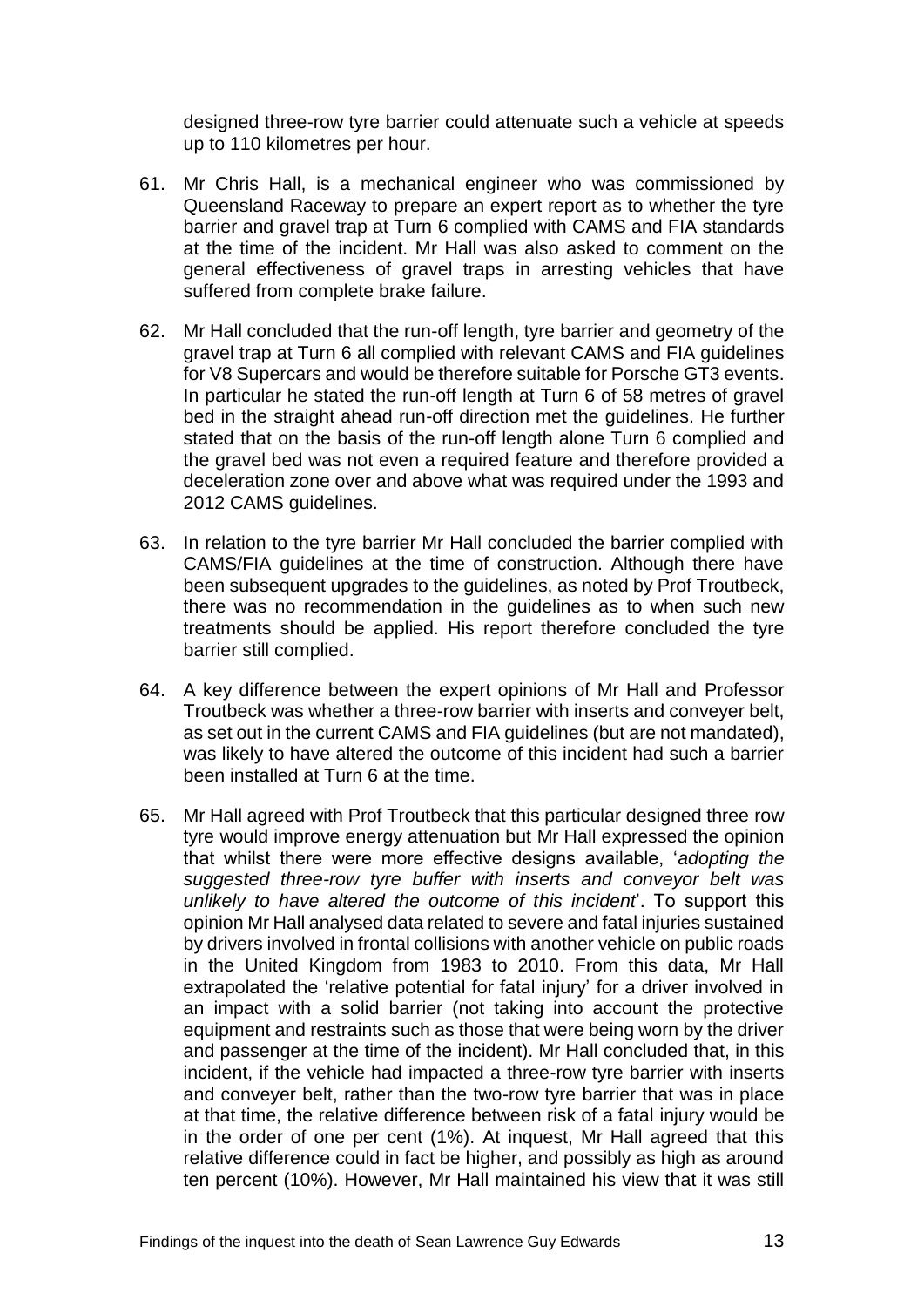'unlikely' that a three-row tyre barrier with inserts and conveyer belt would have made a difference to whether Sean Edwards survived the incident.

- 66. Professor Troutbeck suggested that even if the 'relative potential' for fatal injury between the two different tyre barriers was low, a three-row tyre barrier would have increased the chance of Sean Edwards surviving the incident. Professor Troutbeck noted that William Holzheimer did in fact survive the very same impact in which Sean Edwards was killed. Professor Troutbeck stated that there may have not been that much more to make the incident more survivable and the inserts and conveyor belt are all significant benefits and a good chance of making a difference to fatality, but not injury.
- 67. In relation to the gravel trap, Mr Hall commented that gravel traps are designed to arrest vehicle under heavy braking, which was '*not the case in this incident*'. Mr Hall expressed the opinion that the gravel trap at Turn 6 '*appeared to provide deceleration for a free-wheeling race-car consistent with a well-prepared gravel trap*'.
- 68. Another difference between each of these expert opinions is in relation to the characteristics and arrangement of the gravel in the gravel trap. Specifically, whether the gravel was sufficiently 'spherical' or otherwise of a shape that would have enabled the gravel to behave as intended when a vehicle enters the trap, allowing the vehicle's tyres, wheels and bodywork to dig or sink into the gravel (known as 'bulldozing') rather than the gravel pieces locking into each other, which would prevent or reduce this effect. There was also an issue as to whether the gravel pieces were aerated sufficiently to ensure there was enough 'loose', non-compacted gravel of a sufficient depth (at least 250mm, by CAMS and FIA standards) to achieve the 'bulldozing' effect.
- 69. Mr Hall did not inspect the gravel in the gravel trap. Mr Hall relied on data taken from a vehicle that had entered the same gravel trap 16 months prior to the incident resulting in Sean Edward's death, and compared it with the data obtained from the vehicle in which Sean Edwards was travelling. Mr Hall opined that the data '*suggests that the gravel bed was performing in a manner consistent with that expected of a well-prepared gravel bed*'.
- 70. Professor Troutbeck did not agree with this conclusion, and said the deceleration rates arrived at as a result of Mr Hall's analysis could have been arrived at '*regardless of the surface*'. In Professor Troutbeck's opinion, the data does not conclusively show that the small amount of deceleration achieved when the vehicle crossed the gravel trap was as a result of a '*well-prepared*' gravel trap. This deceleration rate may have equally been achieved by a sub-optimal gravel trap.
- 71. On this issue I prefer the opinion of Professor Troutbeck given he conducted a personal inspection of the track and there remains some uncertainty in relying on data comparing two incidents with different makes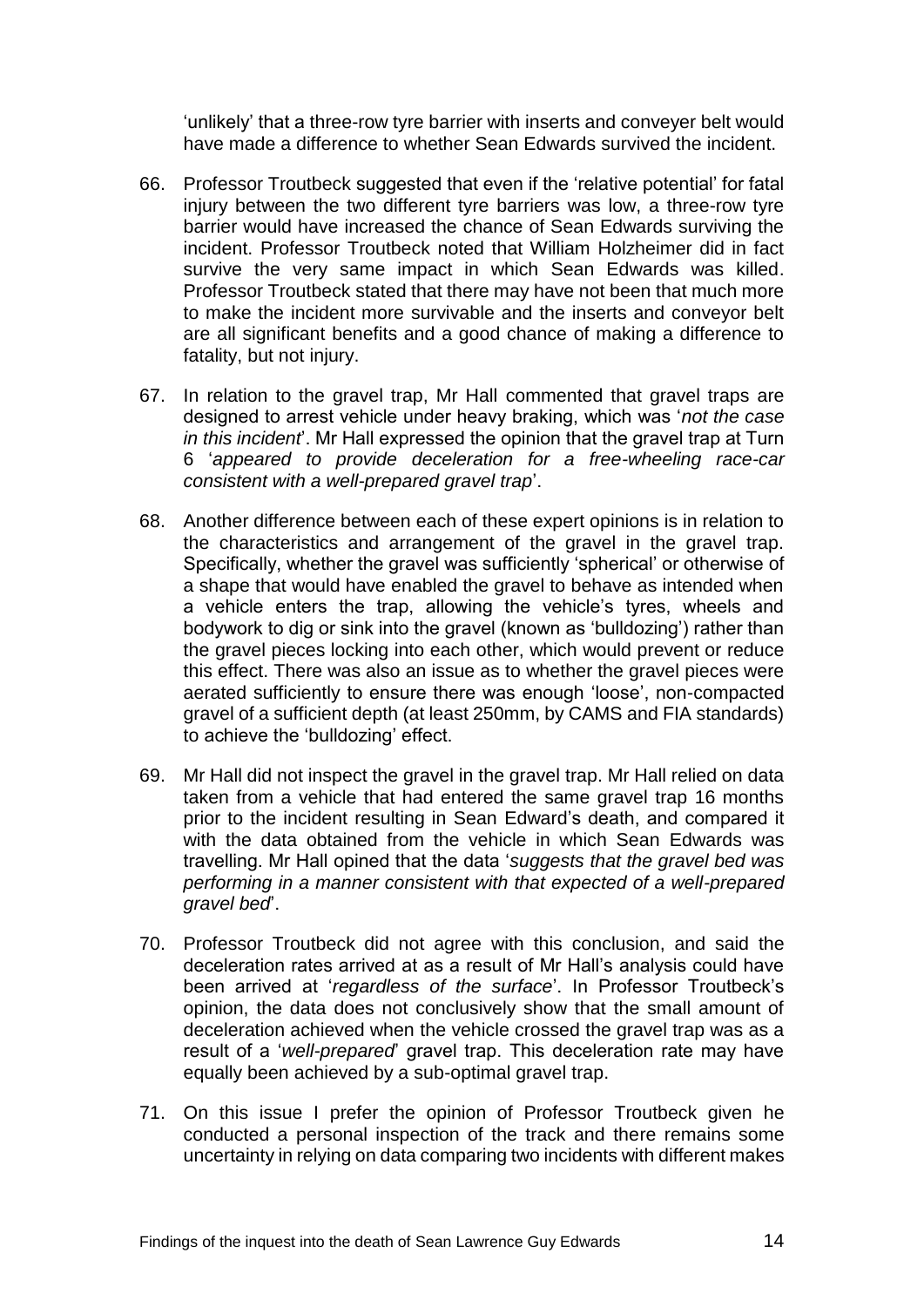of vehicle, fitted with different tyres, travelling at different speeds and traversing the gravel trap in different directions, sixteen months apart.

- 72. On the issue of maintenance of the gravel bed and track generally, staff of Queensland Raceway, including their CEO Mr John Tetley gave evidence at the inquest. There appears to be no formal schedule for maintaining the gravel traps, with traps being attended to '*as needed*' or '*when we had time*'. There were inconsistencies between the evidence given by each of the staff members as to how the gravel traps were raked, and whether the aim was to make the surface '*as smooth as possible*' or to rake '*furrows*' across the surface to help vehicles dig into the gravel. The groundsman, who had day-to-day responsibility for physically raking the gravel traps, was unaware of the depth at which the gravel was required to be maintained and aerated. When asked at inquest to comment on the groundsman's lack of knowledge about this issue, Mr Tetley replied along the lines of '*why would he know, he's only a groundsman*'. All of the staff members gave evidence that there were no regular measurements taken to ensure the depth of the aerated gravel in the gravel traps was appropriate.
- 73. Professor Troutbeck noted it may be difficult for track operators to source 'optimal' gravel, and that it may be the case that track operators have to make do with what is available. He also acknowledged the expense involved in filling gravel traps, which may mean that for some track operators, replacing the gravel over time as it became degraded may be cost prohibitive. However, Professor Troutbeck also described other things that can be done to improve the performance of the gravel, including thorough and effective aeration, as well as regular removal and sieving of the gravel to remove debris and broken gravel pieces that build up over time.

#### <span id="page-16-0"></span>**Passenger seat and harness**

- 74. In his report, Mr Reindler commented that he noticed '*an amount of flex*' in the passenger seat when viewing the footage of Sean and William's drive around the circuit. Mr Reindler went so far as to describe the level of give as '*disconcerting*', and stated '*if it were me, I would have chosen not to continue once I noticed how much movement there was*'. Mr Reindler's report also noted that the passenger seat was positioned '*noticeably higher*' than the driver's seat, '*exposing the passenger to more risk in an accident*'.
- 75. CAMS also noted the passenger seat was of a visibly different design and smaller compared to the driver's seat but otherwise did not comment about the seat other than it was that of a typical race driver seat. There were no signs of obvious movement on the seat mountings in the impact.
- 76. There is no evidence to suggest the seat and harness were installed or positioned incorrectly or did not meet the requisite safety standards. The mechanic who looked after the vehicle at the track the day before the incident, Mr Gyori, stated at inquest that Sean Edwards did not raise any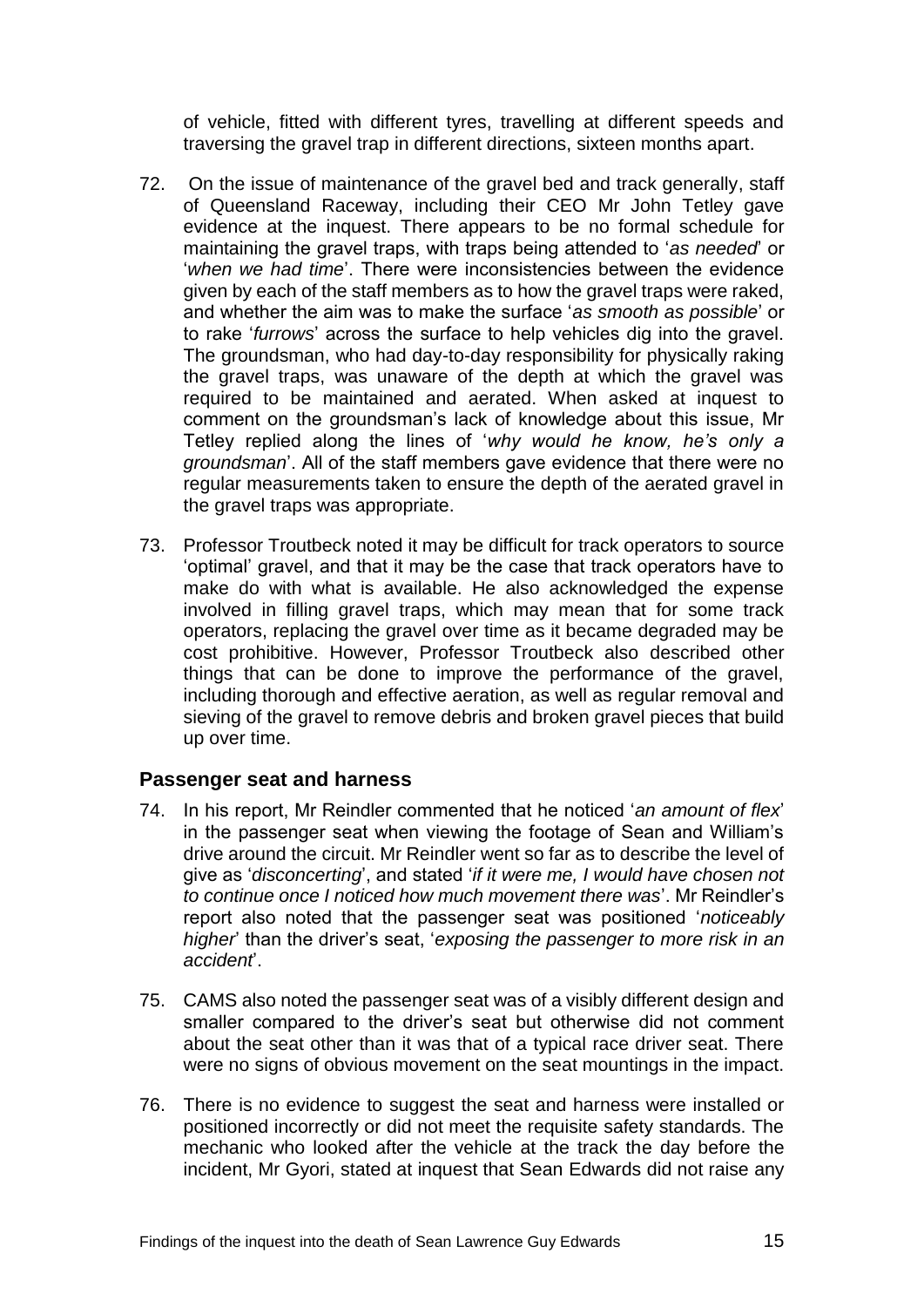issues regarding the passenger seat or harness, nor did he personally notice any issues with the seat or harness when assisting Sean Edwards with the vehicle that day.

77. There is insufficient evidence to conclude the state of the passenger seat and harness contributed to the severity of injuries experienced by Sean Edwards in the crash.

#### <span id="page-17-0"></span>**Helmet worn by Sean**

- 78. Sean Edwards was wearing a partly open-faced helmet compared with the full-faced helmet worn by William Holzheimer. The vehicle did not have access to a digital or radio communications system for communicating with driver and instructor inside the vehicle.
- 79. Mr Reindler stated that in his opinion the wearing of a partly open-faced helmet is appropriate in a coaching situation where there is a need for the coach to communicate verbally with the driver. Mr Reindler agreed a partly open-faced helmet was not as good as a full-faced helmet on a safety view, however he did not express any concern about Sean wearing a partly open-faced helmet.
- 80. However, on the evidence, no conclusion can be made that wearing a fullfaced helmet or other Personal Protection Equipment would have prevented the severity of the injuries suffered by Sean Edwards and enabled him to survive the crash.
- 81. Counsel Assisting submitted that nonetheless there may be merit in introducing a requirement that coaches are provided with a digital or radio communication system when coaching from the passenger seat, alleviating the need for them to wear a partly open-faced helmet.

### <span id="page-17-1"></span>**Coaching practices**

- 82. Mr Reindler was also asked whether it was appropriate for Sean Edwards to sit in the passenger seat when providing instruction to William that day.
- 83. Mr Reindler stated it was common practice to coach from the passenger seat for practical reasons, and explained why this was beneficial over providing feedback retrospectively after reviewing data or video footage. Mr Reindler's opinion was that it was not inappropriate for Sean Edwards to be in the passenger seat when providing driver instruction to William.
- 84. However, in respect of coaching practices generally, Mr Reindler also noted it is also common practice to request only '*90% pace*' from the driver when they are responsible for someone else in their car. Mr Reindler commented in his report that it was probably too subjective to debate whether William was pushing the vehicle and himself to only 90%.
- 85. Of more significance was Mr Reindler's evidence that it is rare to coach from the passenger seat of a vehicle for more than three laps at a time. Mr Reindler advised that most amateur drivers cannot physically maintain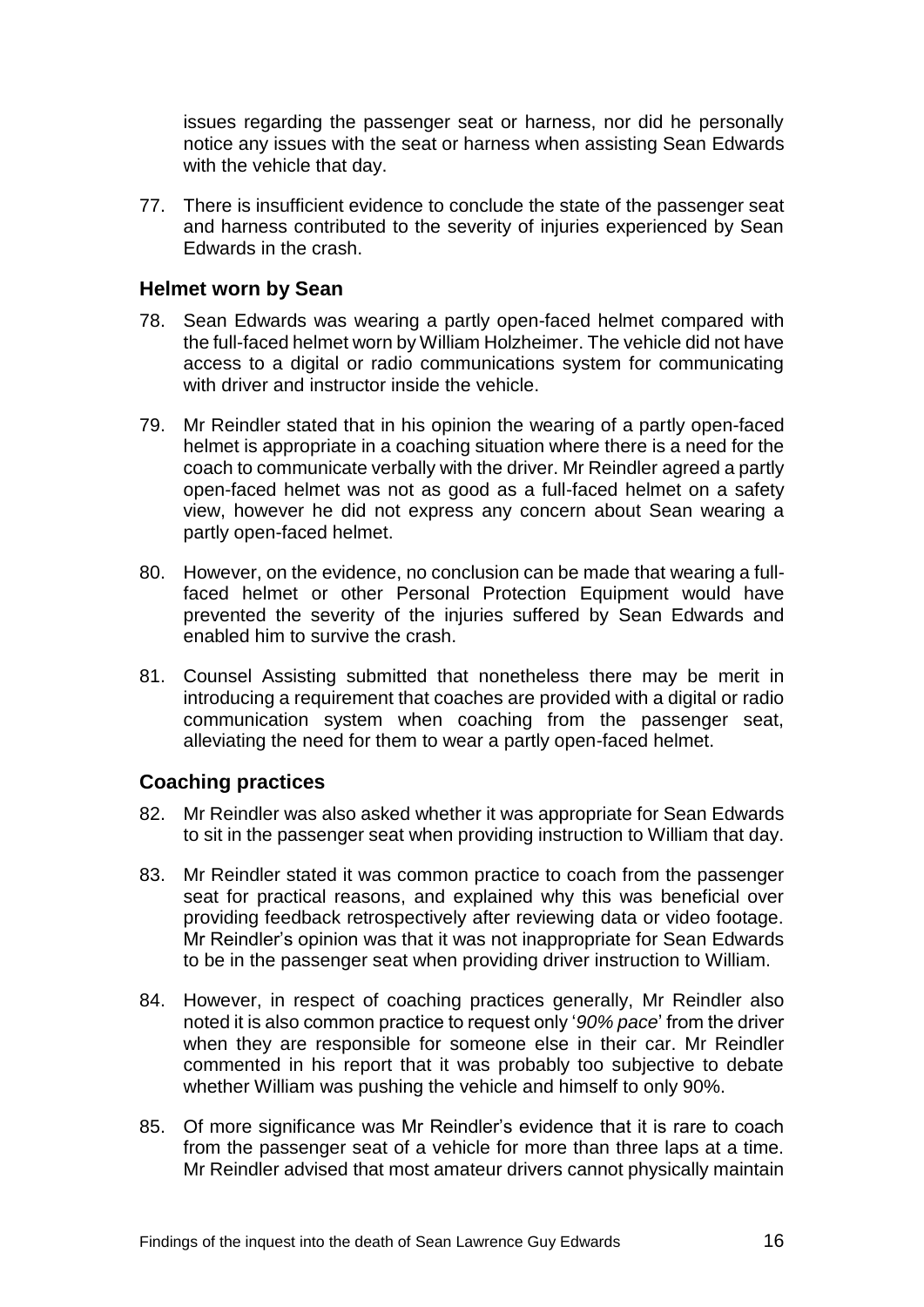the level of concentration required for longer than this period, and that it takes years of training to be able to drive a race car for significant lengths of time whilst maintaining a high level of skill and precision.

- 86. In his report, Mr Reindler described this particular session as '*an incredibly long*' coaching session.
- 87. Based on his review of data and footage from that session, Mr Reindler reported that he could '*clearly see*' the number of mistakes increasing towards the latter part of the session, and that the standard of driving '*dropped*', requiring Sean's intervention on several occasions. Mr Reindler pointed in particular to an incident that occurred on the previous lap, whereby the vehicle '*dropped a wheel off the track*' as it was exiting Turn 6. Mr Reindler suggested this alone should have caused Sean Edwards to stop the session.
- 88. There was no suggestion that Sean Edwards was under any pressure or expectation to drive a certain number of laps. I accept Mr Holzheimer's evidence that decisions as to how the instruction would be provided to William and Charles were left completely to Sean Edwards. Subject to issues for consideration for the future in relation to coaching activities, there is no evidence that there was any particular failing or lack of care in the coaching by Sean Edwards that contributed to the crash occurring.
- 89. There is also no evidence that William Holzheimer's driving caused or contributed to the vehicle leaving the track. Counsel Assisting submitted and I agree that whilst driver fatigue may be an issue warranting further consideration in the context of guidelines or regulation for motor sports coaching in Queensland in the future, it does not appear to have been a factor in Sean Edwards' death.

## <span id="page-18-0"></span>**Conclusions**

- 90. The QPS mechanical inspection found two of the front brake pads were worn to a dangerous level and I conclude this should have been identified in mechanical inspections the previous day. This however did not play a part in the cause of the crash. Rather the crash was caused due to an unknown mechanical failure unrelated to the state of the front brake pads. I find that William Holzheimer approached Turn 6 at a speed similar to earlier efforts and when applying the brakes they totally failed. His actions and those of Sean Edwards in endeavouring to slow and redirect the vehicle were always going to be futile. There was no specific driver or coaching error which contributed to the cause of the crash.
- 91. Both Sean Edwards and William Holzheimer were wearing appropriate safety clothing, helmets, restraints, HANS devices (Head and Neck Support) and William Holzheimer was suitably qualified and experienced to be driving that type of vehicle.
- 92. The track at Queensland Raceway has been in use in its current form for many years. During that time, the track was inspected and approved by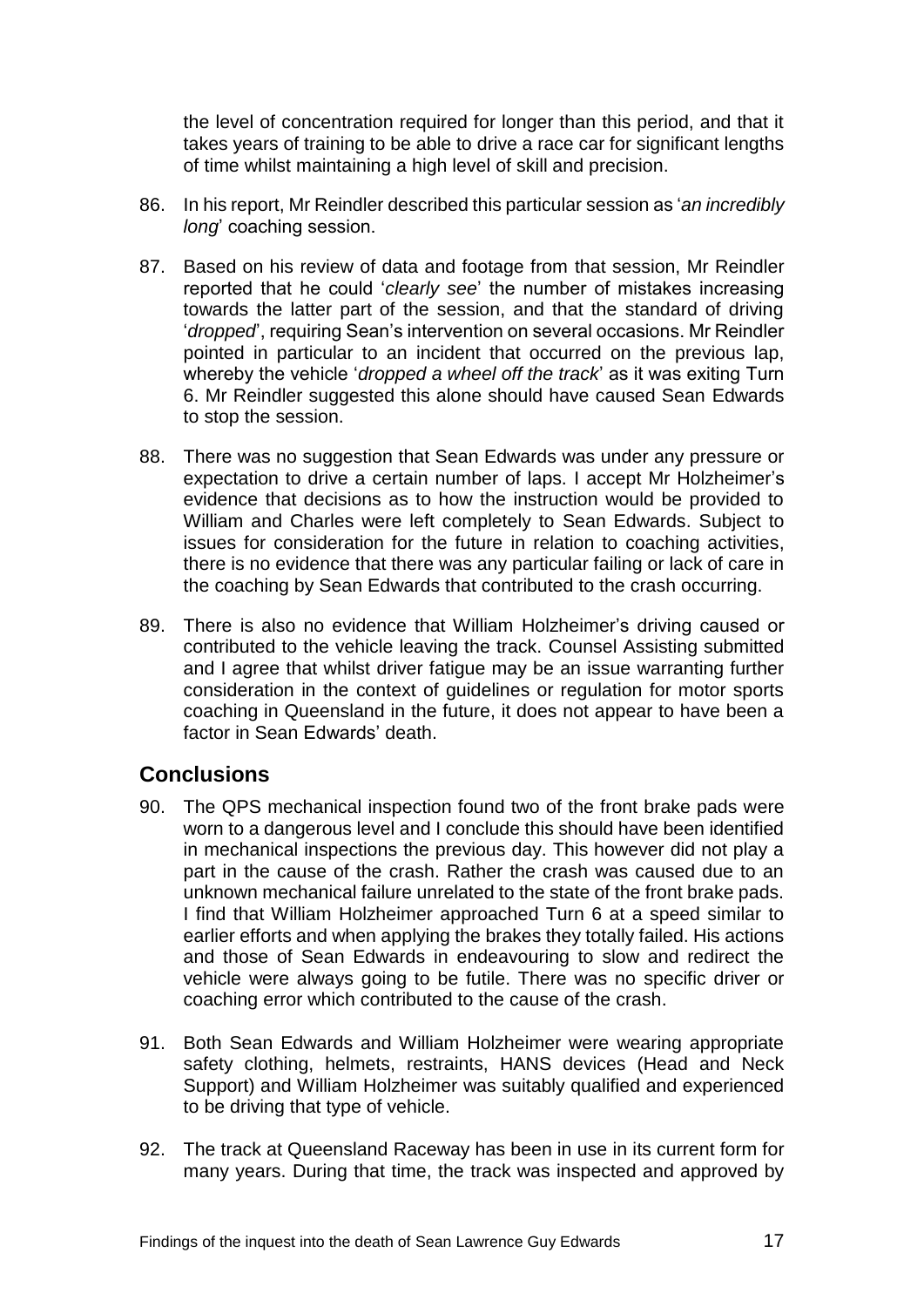CAMS to conduct a number of high profile race meetings where the speeds were far greater than any reached during this incident.

- 93. SC Bellchambers stated in his report that some changes to the track have been made by Queensland Raceway. This included the contentious additional tyre barrier that concerns CAMS. SC Bellchambers also was told the depth of gravel has been deepened in the gravel trap so as to improve deceleration properties. Interestingly Mr Tetley seemed to be unaware of this.
- 94. Motor sport activities are largely self-regulated. There does not appear to be any specific regulation or standard that applies to track standards other than those applied by CAMS in its licensing process and/or generally in respect to risk assessments applicable to work places (of which a racing track utilised for business purposes is) pursuant to workplace health and safety legislation.
- 95. Motor racing, similar to many other sporting/recreational activities involves increased levels of risk of injury and death, and to a point, participants are taken to have accepted those risks. That does not mean the risks should not be managed by conducting appropriate risk assessments and informing participants what the risks are and if measures have been put in place to minimise the risks.
- 96. At the time of hiring Queensland Raceway, the track was the subject of a CAMS licence. What is unclear is to what extent that should provide participants with some assurance as to its safety. CAMS position is a licence does not guarantee the venue is safe but provides an indication that when an event is held at the track under the entire risk management system of CAMS (driver conduct, official processes, vehicle specification etc.) that CAMS considers it meets a level of risk considered to be acceptable.
- 97. CAMS guidelines are not mandated. Further it is apparent that the Queensland Raceway track had been licensed by CAMS for many years, even though aspects of the track did not meet their more updated guidelines in respect to tyre barriers. It was however licenced and to that extent it must be accepted that it therefore complied with CAMS requirements.
- 98. It is now quite apparent Turn 6 was not designed in such a way that it would arrest a vehicle travelling at high speed on the approach to that turn in the event of total brake failure. The track design models developed by FIA assume full effective braking. Mr Hall pointed out in his report, he is '*unaware of any race circuit in the world that has a gravel bed within a run*off zone that is designed to arrest the fastest race-car using that track in the event of total brake failure'.
- 99. Accepting that is the position, that should not mean that the risk of a total brake failure should not be addressed. That could be done by considering the gravel trap and barriers and either making appropriate changes to the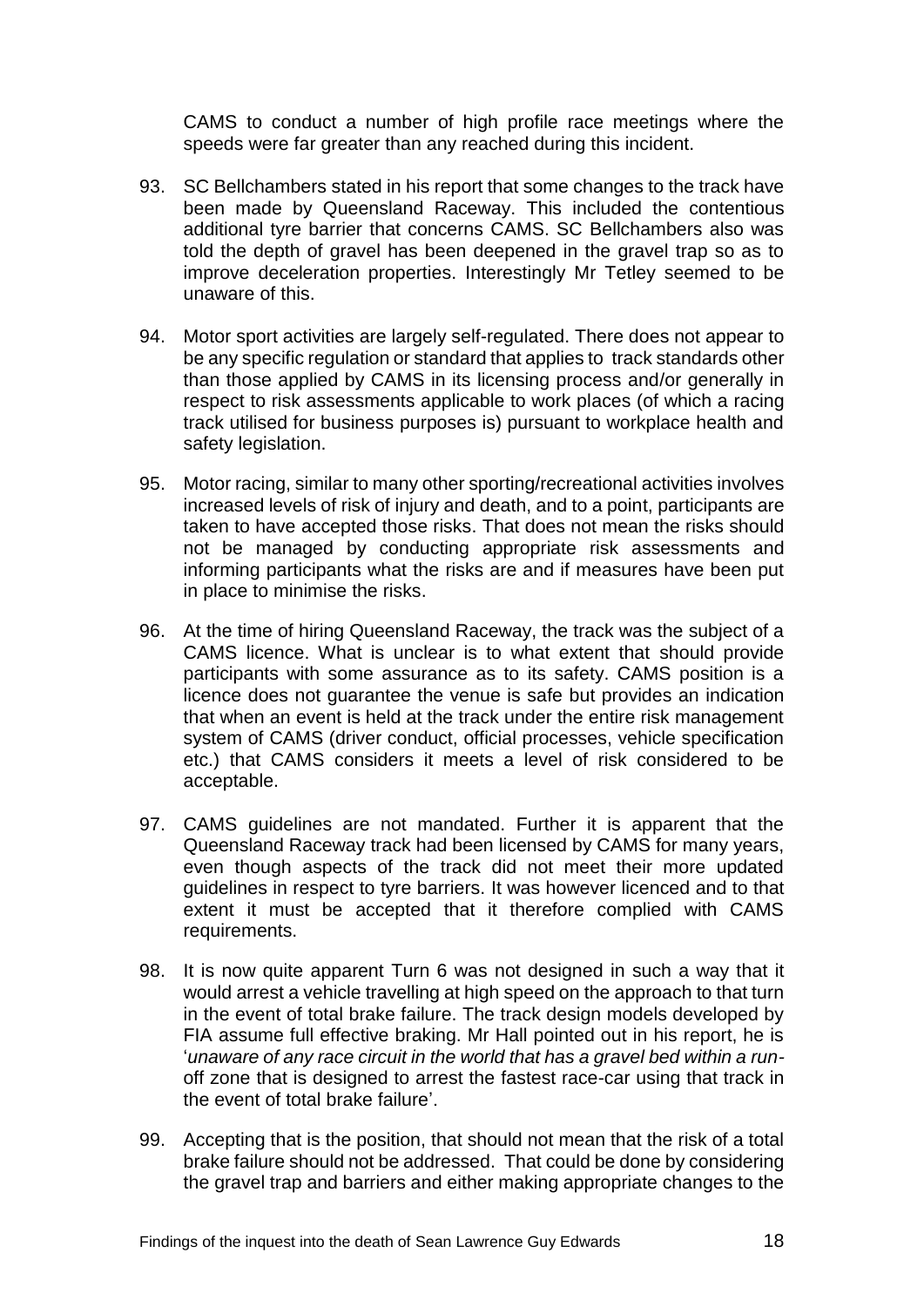trap and barrier or at the least informing participants of that risk so that they can take appropriate steps to manage the risk and to improve safety and reduce the risk of death and serious injury.

- 100. The problem is that information is not readily known or apparent to private participants when they may wish to hire the track for the types of activity being conducted on this occasion. If the track is to be licenced by a body such as CAMS then there should be risk assessments performed by either CAMS officials or other independent qualified persons and this information should be readily available to those who may wish to hire the track. The signing of some form of disclaimer should not obviate the need of the track owner to inform participants of assessed risks and if these have been managed. It is clear that reliance on some past certification by a body such as CAMS is insufficient.
- 101. Counsel Assisting submitted that appropriate motor sports regulatory bodies including CAMS and similar organisations should work together to develop guidelines for driver coaching and recreational activities conducted on race tracks in Queensland, such that individuals who provide venues for, organise and participate in these activities are appropriately informed about the risks involved and how to make these activities as safe as possible.
- 102. There was general agreement to this submission by counsel representing the Edwards and Holzheimer families. CAMS Topcar Agreement provides for a comprehensive set of risk management conditions for noncompetition activities. These provide for such issues as activity description, insurance, numbers of officials and site visitors, control of circuit, qualifications of driving observers and instructors, licenses and driving age, track density and vehicle speed, passengers in vehicles, vehicle presentation and scrutiny, driver's briefing and induction, vehicle and driver safety, apparel including helmets and compliance with instructions.
- 103. Counsel Assisting also submitted that there should be a requirement that driving instructors are provided with a digital or radio communication system when coaching from the passenger seat, alleviating the need for them to wear a partly open-faced helmet. Alternatively or in addition to this, the introduction of a requirement that driving instructors wear fullfaced helmets when coaching from the passenger seat.
- 104. Accepting the validity of that submission I consider this should be an issue that should be considered as part of the safety conditions referred to in the proposed guidelines.
- 105. I am not suggesting or endorsing the CAMS Topcar Agreement as the only applicable regime for those activities but it does provide a current guideline which could be a starting point for developing a number of guidelines for the varied private activities conducted at such race tracks. I would anticipate a range of requirements could be considered. Relevantly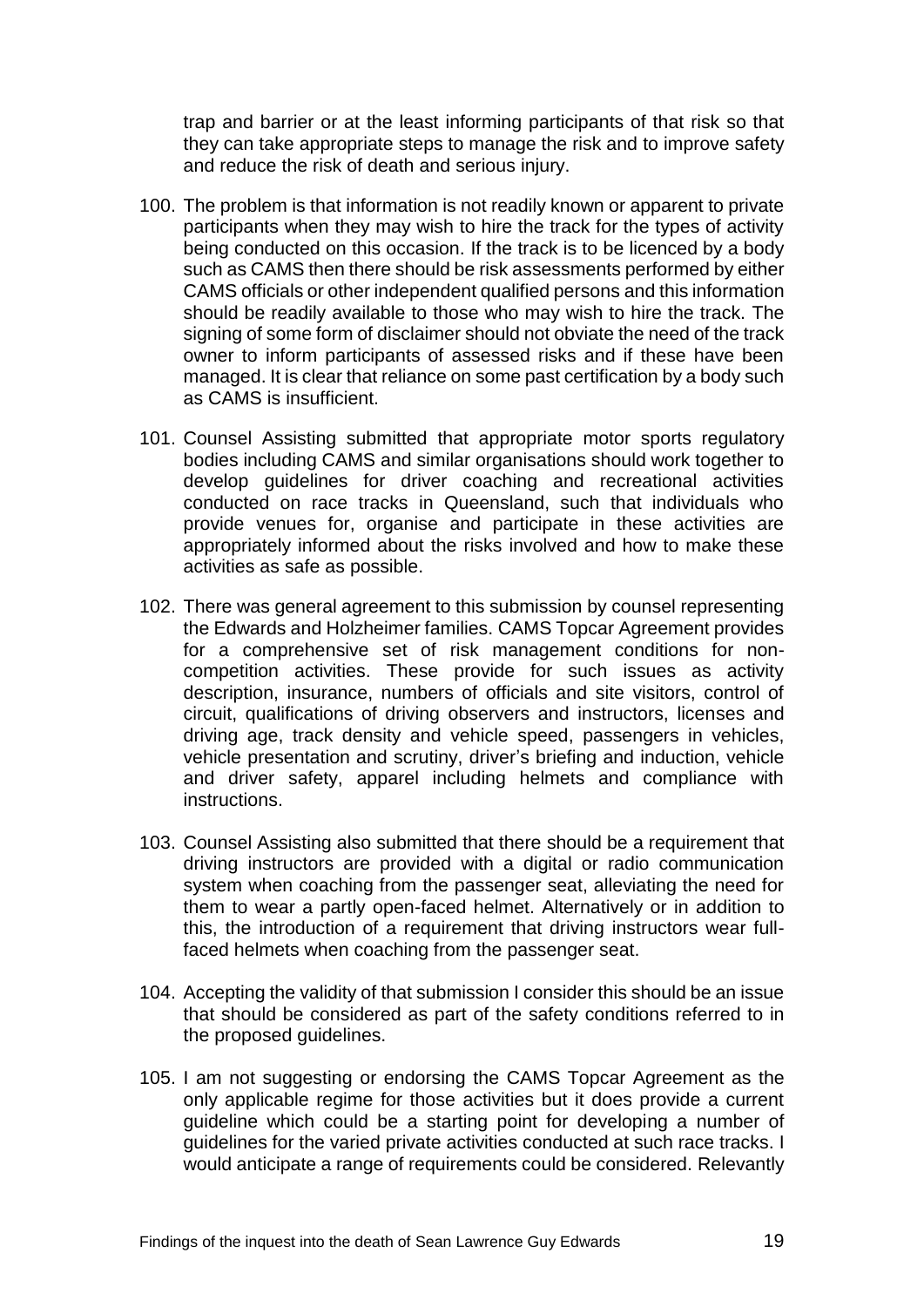to this case, if the risk of total brake failure was considered and a particular part of the circuit was identified as a problem there could well be a requirement that the speed of entry into a corner was reduced to manage that risk so that if the worst happened the gravel pit and tyre wall could do their job and minimise the injuries and risk of death.

106. In this case this was not anticipated or considered and the speed of the vehicle was such when total mechanical brake failure occurred there was a high risk of injury and death, both of which resulted.

### <span id="page-21-0"></span>**Findings required by s. 45**

<span id="page-21-1"></span>**Identity of the deceased** – Sean Lawrence Guy Edwards

<span id="page-21-2"></span>**How he died** – Sean Edwards was a professional racing car driver who was conducting private coaching for a relatively experienced amateur driver. This took place at Queensland Raceway at Willowbank which at the time was the subject of a CAMS track licence. The private coaching activity was not conducted as a CAMS activity. In the course of that coaching session the vehicle was approaching Turn 6 at a high speed when there was a total mechanical failure of the brakes. The vehicle proceeded through a gravel trap and into a tyre barrier and impacted with a concrete wall. The safety features of the gravel trap and tyre barrier were not designed to prevent serious injury or death in the event of total brake failure. The cause of the total mechanical brake failure is unable to be ascertained. There is no evidence that actions or inactions on the part of the coach or driver contributed to the crash. **Place of death** – Champions Road, Willowbank Qld 4306

<span id="page-21-4"></span><span id="page-21-3"></span>

| Date of death- | 15 October 2013 |
|----------------|-----------------|

<span id="page-21-5"></span>

| Cause of death - | 1(a) Multiple injuries                   |
|------------------|------------------------------------------|
|                  | 1(b) Motor vehicle collision (passenger) |

### <span id="page-21-6"></span>**Comments and recommendations**

I recommend that:

1. Appropriate motor sports regulatory bodies including CAMS and similar organisations should work together to develop guidelines for driver coaching and recreational activities conducted on race tracks in Queensland, such that individuals who provide venues for, organise and participate in these activities are appropriately